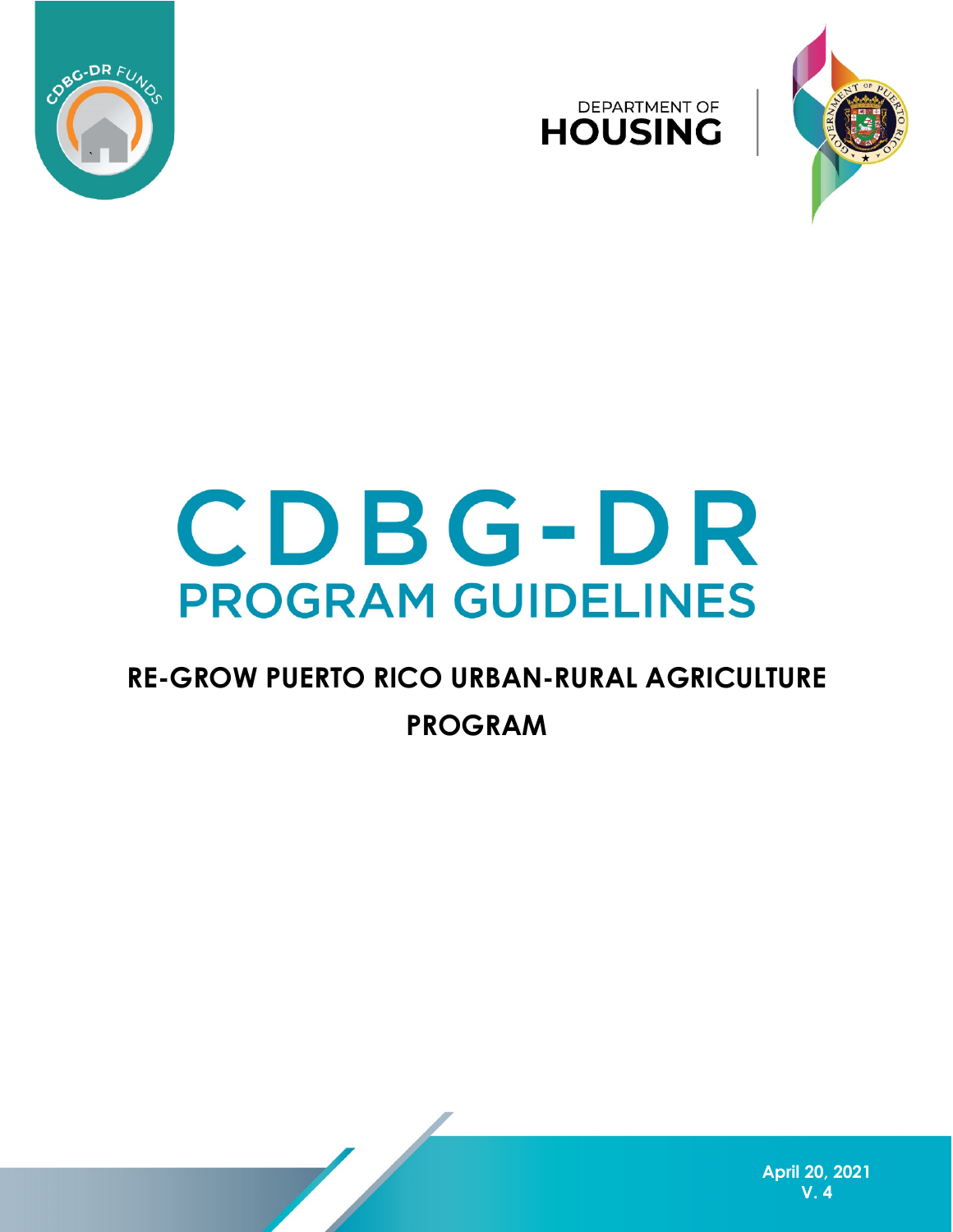CDBG-DR Program Guidelines Re-Grow PR Urban Rural Agriculture Program April 20, 2021 (V.4) Page 2 / 33

**This page was intentionally left blank.**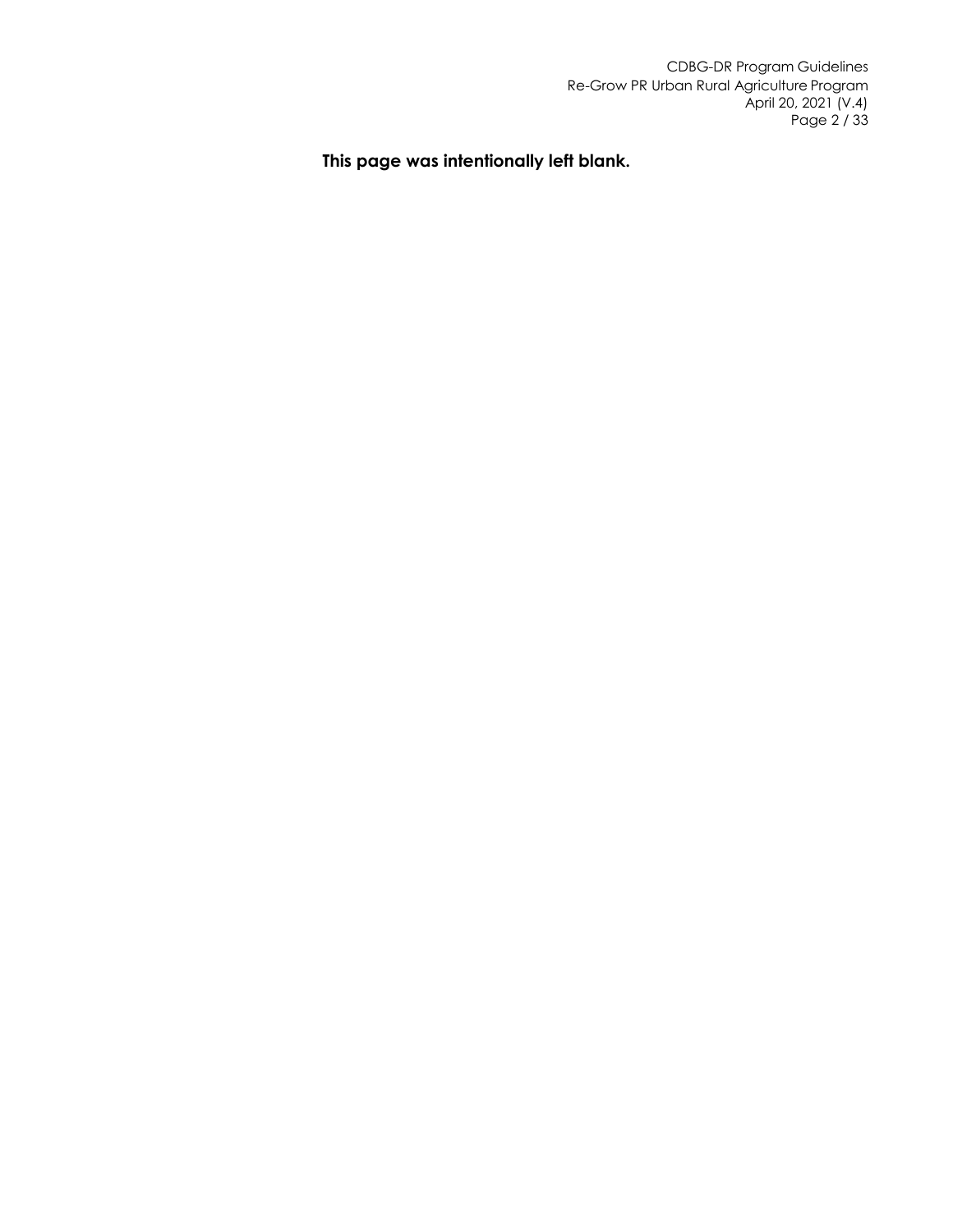CDBG-DR Program Guidelines Re-Grow PR Urban Rural Agriculture Program April 20, 2021 (V.4) Page 3 / 33

# PUERTO RICO DEPARTMENT OF HOUSING CDBG-DR PROGRAM GUIDELINES **RE-GROW PR URBAN RURAL AGRICULTURE PROGRAM**

VERSION CONTROL

| <b>VERSION</b><br><b>NUMBER</b> | <b>DATE REVISED</b>     | <b>DESCRIPTION OF REVISIONS</b>                                                                                                                                                                                                               |
|---------------------------------|-------------------------|-----------------------------------------------------------------------------------------------------------------------------------------------------------------------------------------------------------------------------------------------|
|                                 | August 14, 2020         | <b>Original Version.</b>                                                                                                                                                                                                                      |
| $\mathbf 2$                     | <b>February 2, 2021</b> | Edited Eligible Entities section to include agricultural<br>businesses as a priority group. Added a Closeout<br>section. Added USDA links about non-food crops and<br><b>Program Based Reconsideration/Administrative Review</b><br>language. |
| 3                               | <b>March 18, 2021</b>   | Edits were made throughout the document. For<br>convenience and ease of reference, all edits are<br>marked in gray.                                                                                                                           |
| 4                               | April 20, 2021          | Edited Section 6.1.4 and Section 7.                                                                                                                                                                                                           |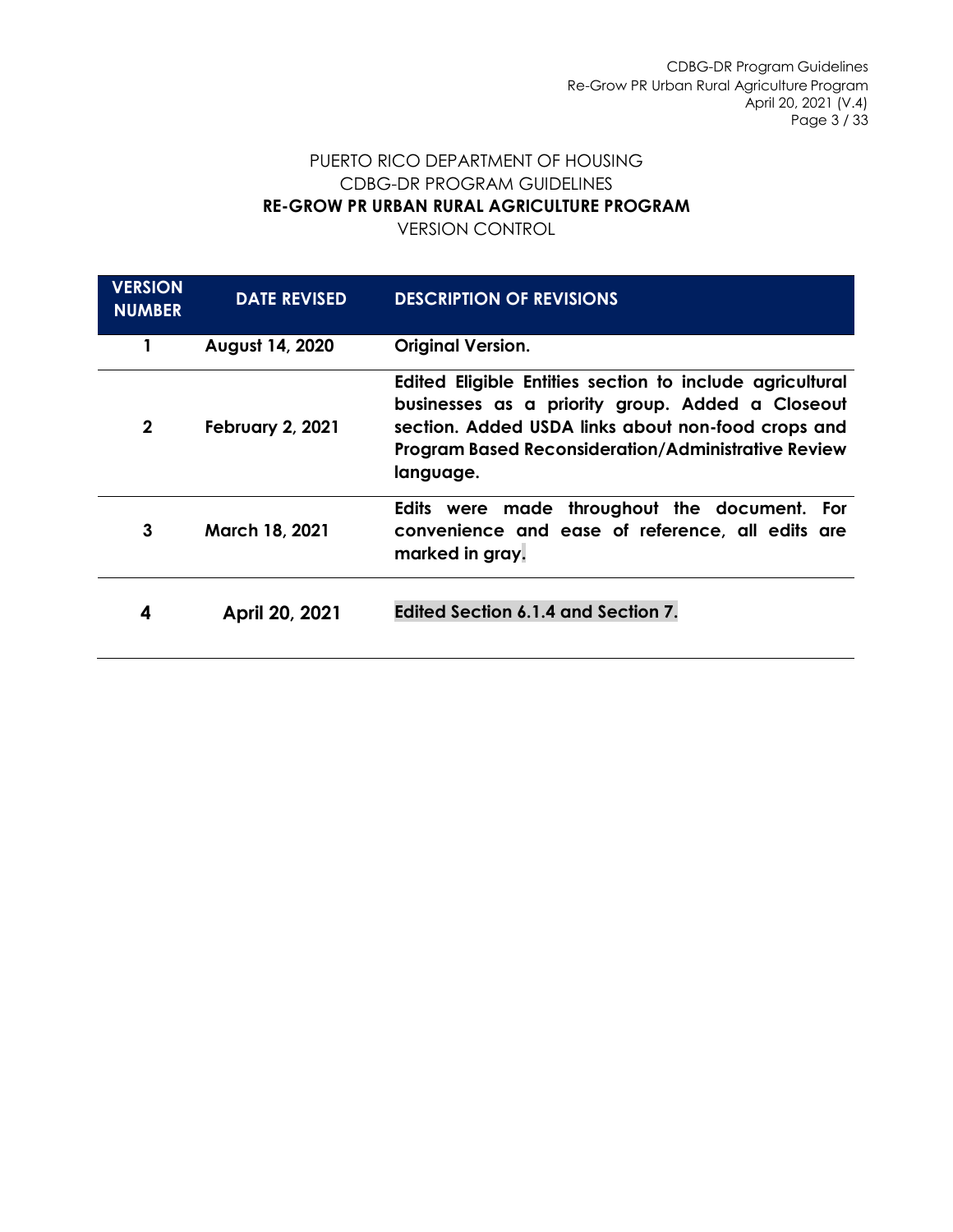# **Table of Contents**

| 1                       |       |  |
|-------------------------|-------|--|
|                         | 1.1   |  |
|                         | 1.2   |  |
| $\overline{\mathbf{2}}$ |       |  |
| 3                       |       |  |
|                         | 3.1   |  |
|                         | 3.2   |  |
| 4                       |       |  |
|                         | 4.1   |  |
|                         | 4.2   |  |
|                         | 4.3   |  |
|                         | 4.3.1 |  |
|                         | 4.3.2 |  |
|                         | 4.4   |  |
|                         | 4.4.1 |  |
| 5                       |       |  |
|                         | 5.1   |  |
|                         | 5.2   |  |
| $\boldsymbol{6}$        |       |  |
|                         | 6.1   |  |
|                         | 6.1.1 |  |
|                         | 6.1.2 |  |
|                         | 6.1.3 |  |
|                         | 6.1.4 |  |
|                         | 6.1.5 |  |
|                         | 6.2   |  |
| 7                       |       |  |
|                         | 7.1   |  |
|                         | 7.2   |  |
| 8                       |       |  |
|                         | 8.1   |  |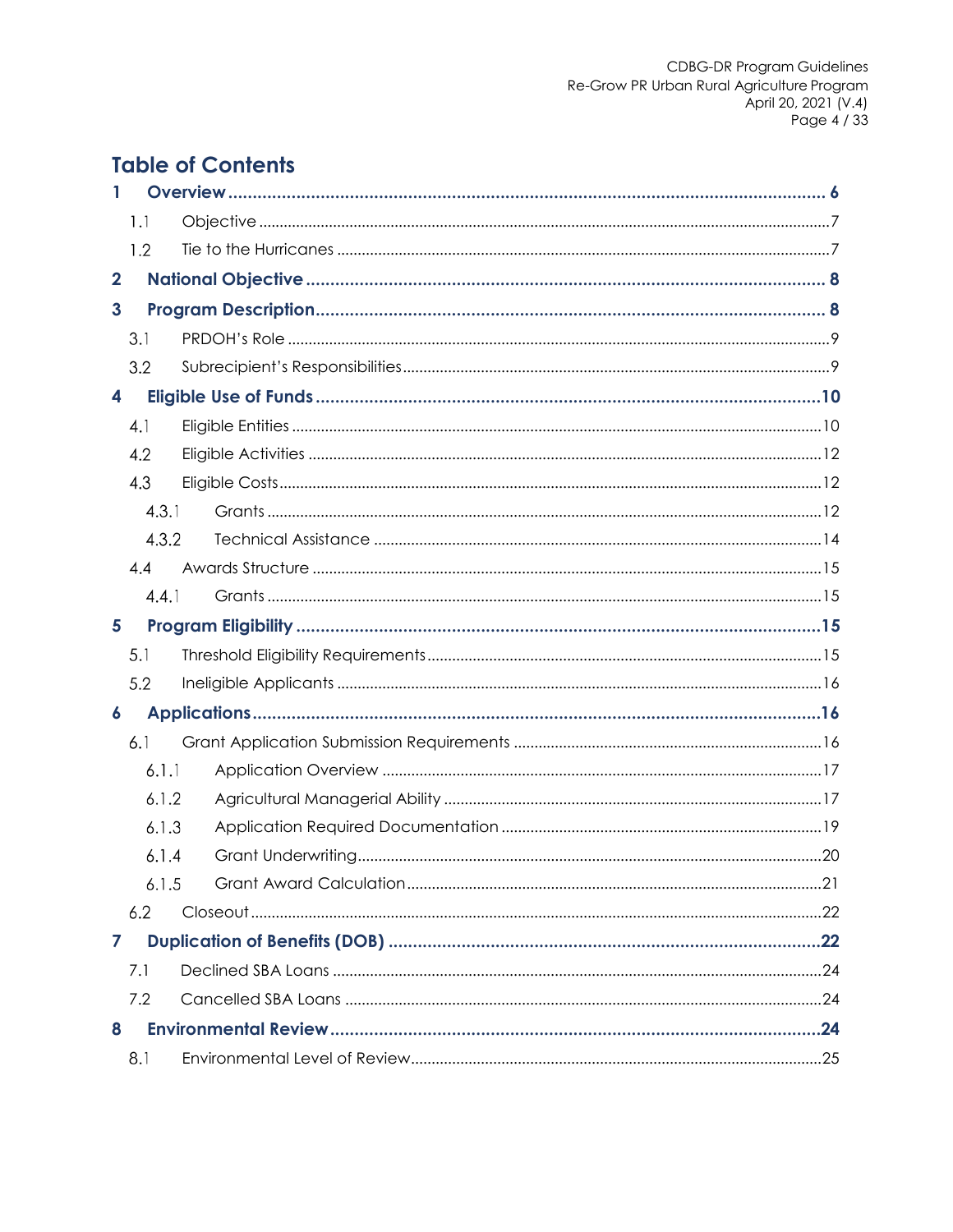| 9       |       |                                                              |  |  |
|---------|-------|--------------------------------------------------------------|--|--|
| 10      |       | Program-Based Reconsideration and/or Administrative Review26 |  |  |
|         | 10.1  |                                                              |  |  |
|         | 10.2  |                                                              |  |  |
|         |       |                                                              |  |  |
|         | 11.1  |                                                              |  |  |
|         | 11.2  |                                                              |  |  |
|         | 11.3  |                                                              |  |  |
|         | 11.4  |                                                              |  |  |
|         | 11.5  |                                                              |  |  |
|         | 11.6  |                                                              |  |  |
|         | 11.7  |                                                              |  |  |
|         | 11.8  |                                                              |  |  |
|         | 11.9  |                                                              |  |  |
|         | 11.10 |                                                              |  |  |
|         | 11.11 |                                                              |  |  |
|         |       |                                                              |  |  |
| $12 \,$ |       |                                                              |  |  |
| 13      |       |                                                              |  |  |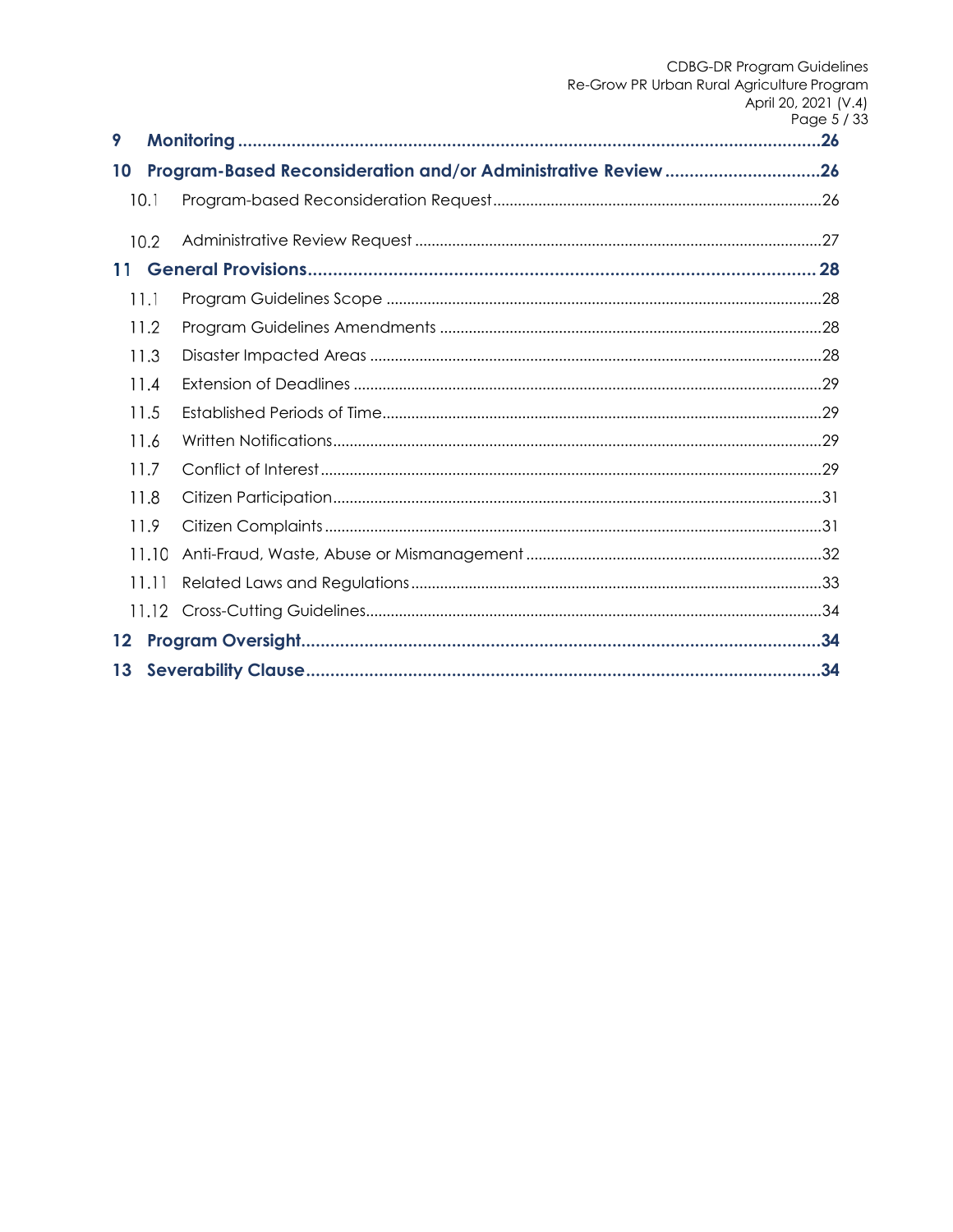# <span id="page-5-0"></span>**1 Overview**

In September of 2017 Hurricanes Irma and María (the **Hurricanes**) produced sustained winds and intense rainfall that decimated agricultural production across the island of Puerto Rico. These Hurricanes caused the loss of eighty percent (80%) of crop value island wide, exacerbating challenges to food security and agricultural business development. The Puerto Rico Department of Agriculture (**PRDA**) estimated seven hundred and eighty million dollars (\$780 million) worth of damages from the Hurricanes, to the agricultural sector of the economy.<sup>1</sup>

Agricultural activity in Puerto Rico has experienced a declining trend for much of the last **fifty (50) years**. Global markets have reduced commodity prices and the draw of higher wages offered by incentivized industrialization in urban areas has steadily pulled people out of agrarian professions[.2](#page-5-2) Studies show a lack of younger people pursuing careers in agriculture and according to the most recent agricultural census, the average age of Puerto Rican farmers is fifty-nine (59). Furthermore, nearly three quarters (3/4) of agricultural producers island wide fall into the category of businesses with annual sales of ten thousand dollars (\$10,000) or less[.3](#page-5-3) These pressures have resulted in a food system characterized by heavy dependence on imports.

Before the Hurricanes over eighty percent (80%) of all agricultural products consumed on the Island were imported; after the hurricanes, those estimates have increased to over ninety percent (90%)[.4](#page-5-4) The underdeveloped agricultural sector combined with heavy reliance on imported food has made the Island vulnerable when facing extreme climatic events like Hurricanes Irma and María. Food and water shortages in the aftermath of the Hurricanes highlighted major inequalities and inadequacies within the food system. Many agricultural producers operate in informal economies and on slim margins. Complexities exist with land titles, access and understanding of certification processes, and distribution networks keeping many farmers cut off from past and current agricultural programmatic benefits[.5](#page-5-5) While rural farmers have informal access to land, urban producers struggle to find economically viable options for land use[.6](#page-5-6) Building capacity throughout the

<span id="page-5-2"></span><span id="page-5-1"></span><sup>1</sup> Puerto Rico Department of Agriculture. (PRDA).

<sup>2</sup> Riley, Eamon J.P., Yovanoff, David J., Reyes-Colon, Jonathan J. "Yo Soy Boricua": Tapping into the Strength of the Puerto Rican Community to Reclaim Control Over its Political, Social, and Economic Future. (2019).

<span id="page-5-4"></span><span id="page-5-3"></span><sup>3</sup> Gladys Gonzalez and Alexandra Gregory. Economic Development Plan for the Agricultural Sector. (University of Puerto Rico. Puerto Rico Planning Board 2016).

<sup>4</sup> Ileana Diaz and Carol Hunsberger, Can agroecological coffee be part of a food sovereignty strategy in Puerto Rico? (Geoforum 97. 84-94. 2018).

<span id="page-5-5"></span><sup>5</sup> Rapid Assessment: Impact of Hurricane Maria on Forest Cover, Farmers, and Stakeholders. (World Central Kitchen and J/P HRO in partnership with Centro para la Conservación del Paisaje 2019).

<span id="page-5-6"></span><sup>6</sup> Ortiz-Rivera, M. C., Crespo-Acevedo, W., Avilés-Vázquez, K., Guzmán-Colón, B., Pagán-Roig, I., Gierbolini-Avilés, G. Morales-Rodríguez, D. Guideline for the development of urban orchards in Puerto Rico. (Center for Sustainable Development Studies, Universidad Metropolitana, Ana G. Méndez University System 2018).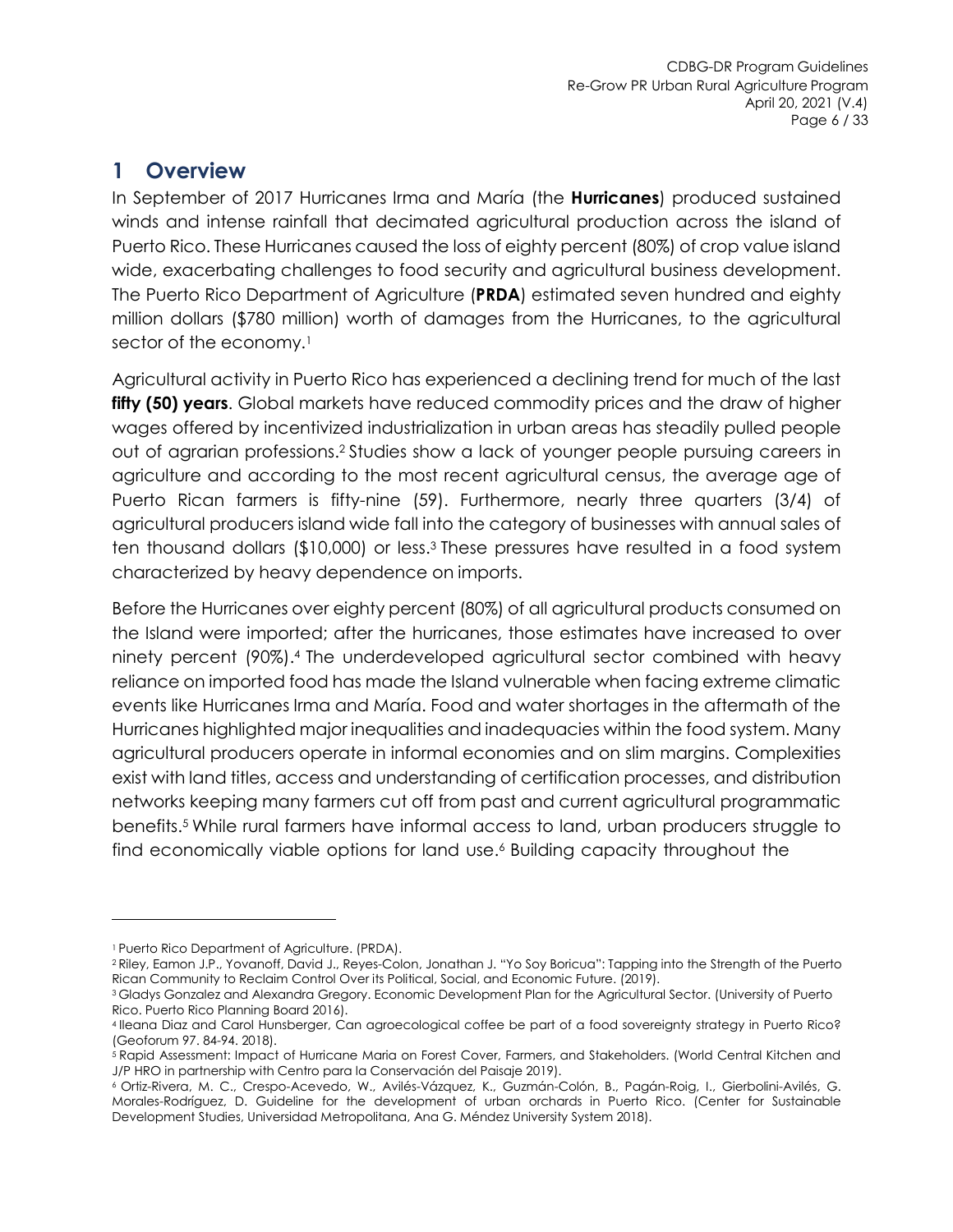agricultural sector as a response to the Hurricanes will reduce vulnerability to future events and simultaneously revitalize an important sector of Puerto Rico's economy.

# <span id="page-6-0"></span>1.1 Objective

The Re-Grow Puerto Rico Urban and Rural Agriculture Program (**Re-Grow Program** or the **Program**) aims to build agricultural capacity and meet the needs created by the Hurricanes through a substantial investment of Community Development Block Grant – Disaster Recovery (**CDBG-DR**) funds in a wide variety of viable and sustainable agricultural activities. Citizens served by the Program will be diverse; spanning from urban to rural areas and across all ages. The Program will focus on small and medium agricultural businesses and non-governmental organizations engaged in sustainable agricultural activities that contribute to the strengthening of the agricultural economy since the Hurricanes. Challenges with urbanization, population migration and land use change will be addressed through urban agriculture and technology deployment. Battered agricultural infrastructure will be improved to withstand future climatic uncertainties. The Program will expose individuals to agricultural opportunities while simultaneously helping established producers create employment opportunities across the sector.

Re-Grow is focused on:

- 1. Promoting and increasing food security island wide; and
- 2. Enhancing and expanding agricultural production related to economic revitalization and sustainable development activities.

# <span id="page-6-1"></span>**Tie to the Hurricanes**

The United States Department of Housing and Urban Development (**HUD**) requires that CDBG-DR programs have a tie to the Hurricanes. With every municipal government in Puerto Rico being determined by the HUD Federal Register Vol. 83, No. 28 (February 9, 2018), 83 FR 5844, to be "most impacted and distressed", funding is available to all communities across Puerto Rico. In accordance with 83 FR 5844, 5851 "all CDBG-DR funded activities must clearly address an impact of the disaster for which funding was allocated". Since the Hurricanes affected the whole Island, there is an imperative to bolster and rebuild its agricultural economic sector. Agricultural capacity and strong food systems are fundamental to resiliency of economies and, as Puerto Rico's entire agriculture sector was devastated by the Hurricanes, this Program is designed to revitalize this industry. The focus on small and medium agricultural businesses further contributes to stabilizing agricultural professions and organizations associated with the hardest hit LMI populations on the Island. The Re-Grow Program is an integral part of the long-term expansion of jobs in the sector, food security and contributing to overall economic recovery of disaster impacted populations.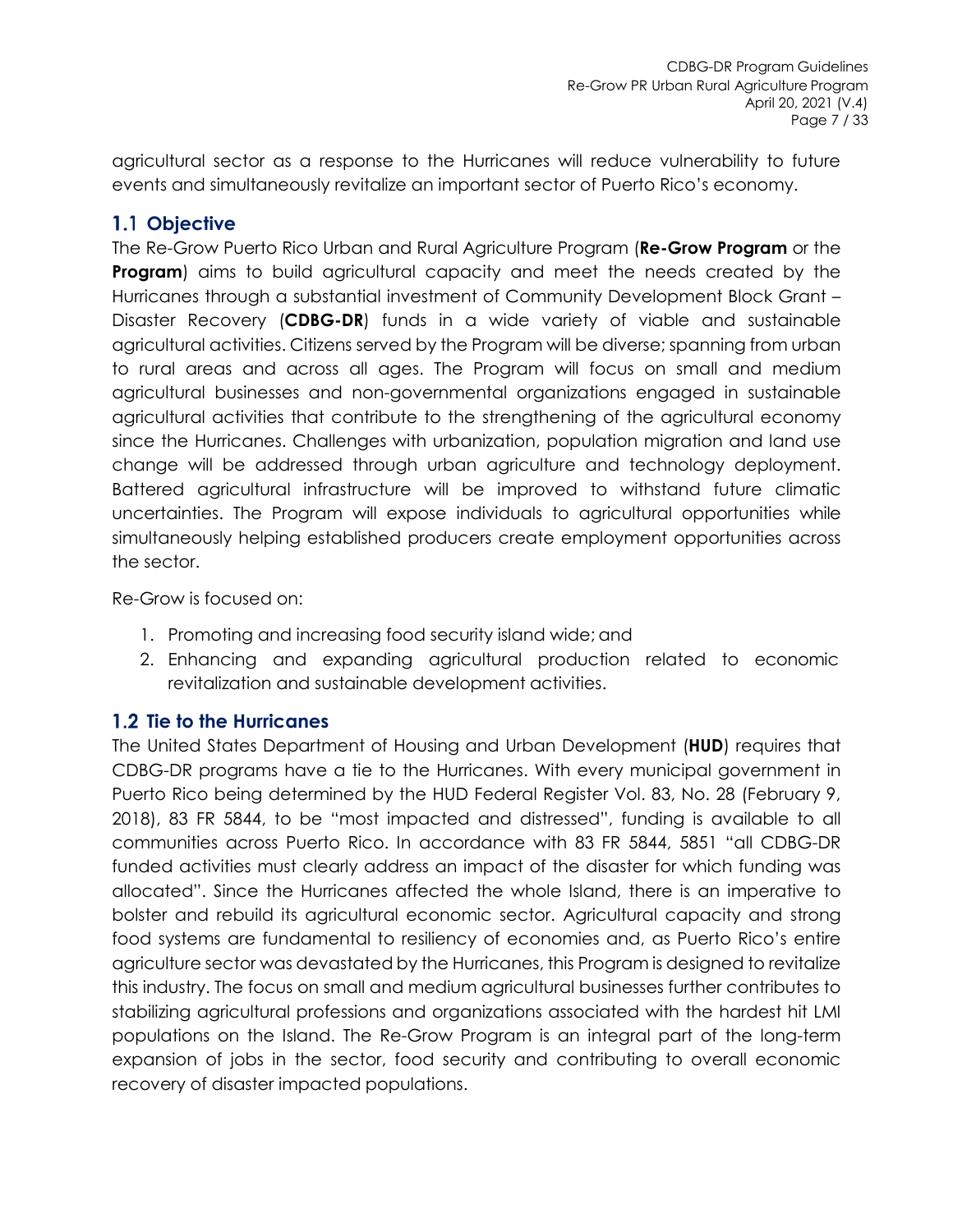# <span id="page-7-0"></span>**2 National Objective**

All activities of CDBG-DR programs must meet one (1) of the three (3) National Objectives defined in the authorizing statute of the CDBG Program at 104(b)(3) of the Housing and Community Development Act of 1974 (**HCDA**), as amended, 42 U.S.C. § 5304. The Puerto Rico Department of Housing (**PRDOH**) anticipates that each Program's eligible activities will meet one of the below listed national objectives. PRDOH will work with entities who are funded through this Program to determine the national objective for each project according to 24 C.F.R. § 570.483 and listed here below:

- Benefit to low- and moderate-income persons (**LMI**) (24 C.F.R. § 570.483(b))
	- o Job Creation/Retention;
	- o Area Benefit; and
	- o Limited Clientele
- Urgent Need (**UN**) activities (24 C.F.R. § 570.483(d))
- Aid in prevention or elimination of Slums or Blight (**SB**) (24 C.F.R. § 570.483(c))

PRDOH has set a goal to expend seventy percent (70%) of Re-Grow Program funds on projects that result in a benefit to LMI individuals or that demonstrably serve LMI areas.

# <span id="page-7-1"></span>**3 Program Description**

The total allocation for the Re-Grow Program is ninety-two million five hundred thousand dollars (\$92,500,000), but is subject to change with additional CDBG-DR Action Plan Amendments. PRDOH realizes that small and medium agricultural businesses need both monetary aid as well as access to essential services and resources. PRDOH will work with the Puerto Rico Science, Technology and Research Trust (**PRSTRT**) as a Subrecipient,who will be responsible to disburse grants and provide technical assistance to small and medium agricultural businesses. The Program may engage additional subrecipients as needed.

Grants to small and medium agricultural businesses will be administered by the Subrecipient and disbursed directly to eligible applicants for program eligible costs (see Grants section below). Applicants must complete an online application including submittal of all required information and documentation for consideration and grant award calculations (see Applications section below).

In addition to providing grants, the Program will provide a wide range of technical assistance activities across the agricultural sector, giving farms and farmers an access to essential services and resources (see Technical Assistance section). The technical assistance is intended to build additional capacity in organizations and agencies that bolster the agricultural sector of the economy.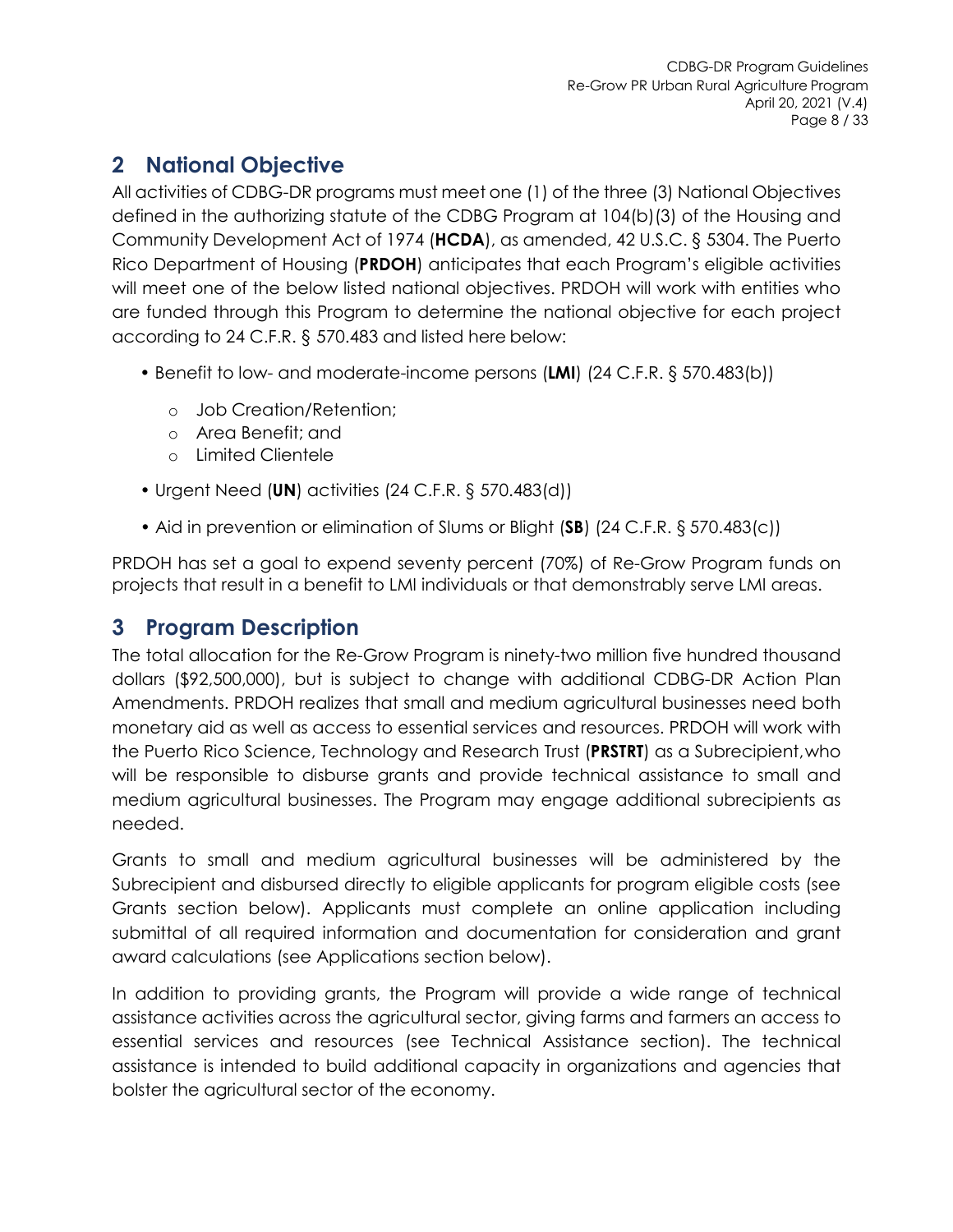# <span id="page-8-0"></span>**3.1 PRDOH's Role**

The PRDOH will serve as the Re-Grow Program's primary oversight entity as the CDBG-DR grantee. PRDOH's responsibilities in this role include, but are not limited to, thefollowing:

- Creation of Program Guidelines;
- Development of the web application;
- Legal document generation and review;
- Information Technology systems development and management;
- Monitoring and oversight of Subrecipients; and
- <span id="page-8-1"></span>• CDBG-DR compliance, recordkeeping, reporting, and monitoring.

# **Subrecipient's Responsibilities**

Subrecipients in the Program may include Non-governmental organizations, communitybased development organizations, educational organizations, units of general local government jurisdictions and other governmental entities. Subrecipients will be selected by PRDOH and will aid in program administration in support of the provision of grants and technical assistance to eligible entities outlined below.

The Subrecipients' responsibilities in this role include, but are not limited to the following:

# **Grants**

- Application intake and eligibility reviews.
- Duplication of Benefits calculations.
- Grant underwriting and award calculations.
- Assistance to applicants throughout the grant application process.
- CDBG-DR compliance, recordkeeping, reporting, and monitoring.
- Coordination and execution of grant agreements with awarded participants.
- Grant funds disbursal to awardees.

#### **Technical Assistance**

- Aid in application processes for accessing certification and other benefits available to farmers.
- Farmer support services and mentoring.
- Agricultural educational workshops related to agricultural methods, techniques, and skill building.
- Programmatic Services contributing to capacity building within a qualified agriculture or farming operation.
- CDBG-DR compliance, recordkeeping, reporting, and monitoring.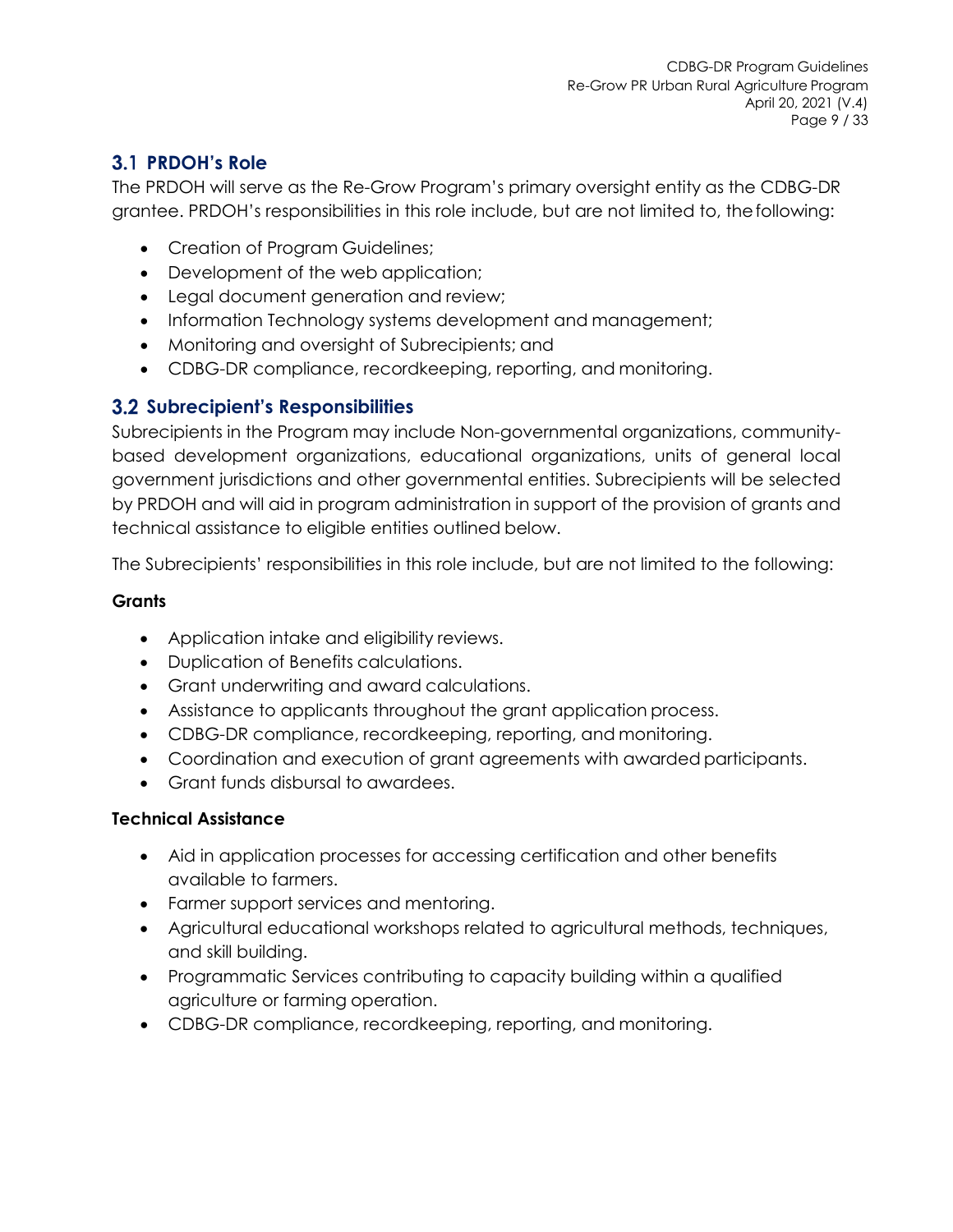# <span id="page-9-0"></span>**4 Eligible Use of Funds**

All projects funded by the U.S. Department of Housing and Urban Development (**HUD**) must meet a national objective, be performed by an eligible entity, meet at least one (1) eligible activity, and be documentable as an eligible cost; all listed in theseguidelines.

# <span id="page-9-1"></span>**Eligible Entities**

Entities eligible to apply for and receive grant awards and technical assistance through the Program will be small and medium agricultural businesses. During the application intake period agricultural businesses engaged in food production will be prioritized. Priority applicants that submit all documents required will be reviewed for eligibility prior to reviewing eligibility for non-priority applicants. Other non-food<sup>7</sup> producing entities will be considered as funds are available.

Eligible entities can be existing, re-starting or starting-up and include, but are not limited to, the following:

- Small and medium agricultural businesses, that meet the "small family farm" defined below, and can include:
	- Small and medium agribusinesses that support the activities and production of small farm and farmers.
	- Small and medium food producers, manufacturers, distributors, or suppliers engaged in local food production or distribution.
	- Community based organizations involved in food production or distribution.
	- Agricultural microenterprises<sup>8</sup> (5 employees or less).

These eligible entities will be required to meet the United States Department of Agriculture (**USDA**) size threshold classification of "small family farm" defined below.

The USDA Economic Research Service (**ERS**) Farm Typology defines "small family farms" as operations with annual gross cash farm income (**GCFI**) under three hundred and fifty thousand dollars (\$350,000).<sup>9</sup> This classification encompasses eighty-nine percent (89%) of farms and enables the Program to most effectively impact the agricultural economy of Puerto Rico.

<span id="page-9-3"></span><span id="page-9-2"></span>Source[: https://www.nal.usda.gov/afsic/industrial-energy-and-non-food-crops.](https://www.nal.usda.gov/afsic/industrial-energy-and-non-food-crops) <sup>7</sup> Some non-food products identified in the USDAwebpage are: oils, resins, fibers, clothing, energy, cosmetics, and plastics.

<sup>8</sup> The term "microenterprise" means a commercial enterprise that has five (5) or fewer employees, one (1) or more of whom owns the enterprise. 42 USC §5302(a)(22).

<span id="page-9-4"></span>[<sup>9</sup> https://www.ers.usda.gov/topics/farm-economy/farm-structure-and-organization/farm-structure/](https://www.ers.usda.gov/topics/farm-economy/farm-structure-and-organization/farm-structure/)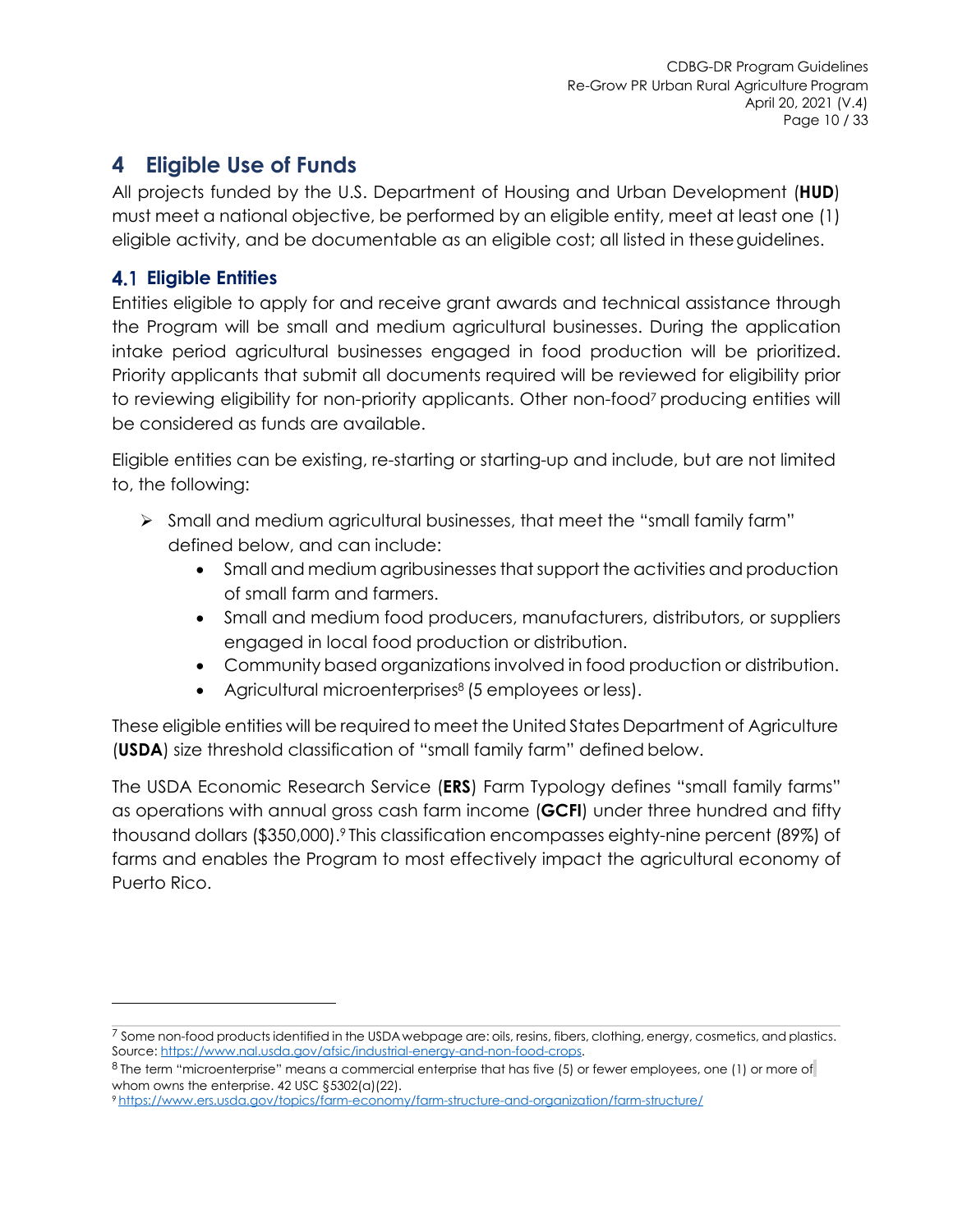CDBG-DR Program Guidelines Re-Grow PR Urban Rural Agriculture Program April 20, 2021 (V.4) Page 11 / 33



Source: USDA, National Agricultural Statistics Service and Economic Research Service

|                                | <b>Share of US farms</b> |
|--------------------------------|--------------------------|
|                                | Percent                  |
| <b>All farms</b>               | 100.0                    |
| Farm size by gross sales value |                          |
| \$1,000,000 or more            | 3.9                      |
| \$500,000 - 999,999            | 3.5                      |
| \$250,000 - 499,999            | 4.3                      |
| \$100,000 - 249,999            | 6.5                      |
| Less than \$100,000            | 81.8                     |

Farm-level average net cash income by sales class and typology, 2011-2020F Nominal (current dollars)

Footnotes

Data as of February 5, 2020

Source: USDA, National Agricultural Statistics Service and Economic Research Service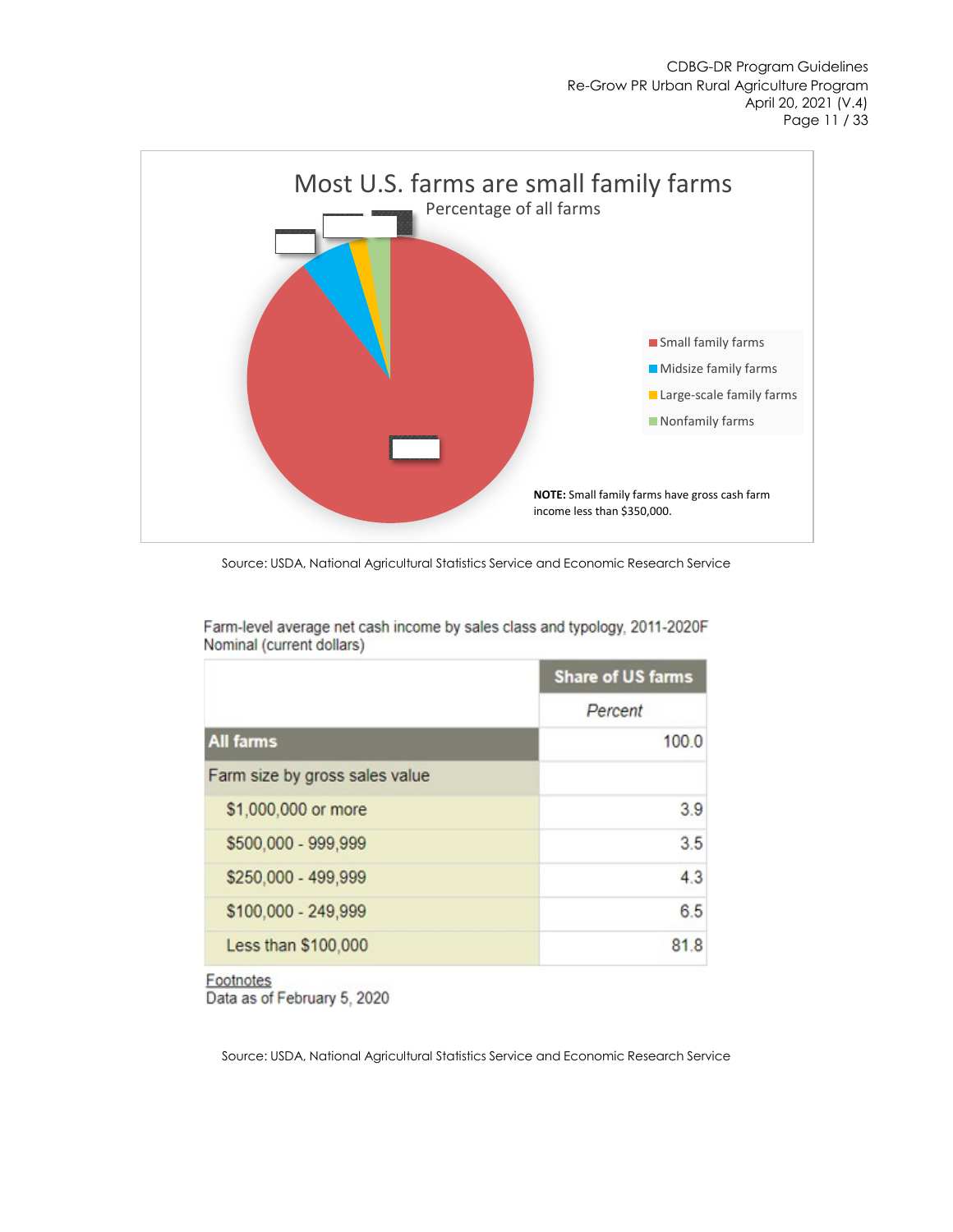Furthermore, these entities must be engaged in "Farming Operations" as defined at 7 C.F.R. §1400.3:

"Farming operation means a business enterprise engaged in the production of agricultural products, commodities, or livestock, operated by a person, legal entity, or joint operation that is eligible to receive payments, directly or indirectly, under one or more of the programs specified in  $1400.1^{10}$ . A person or legal entity may have more than one farming operation if such person or legal entity is a member of one or more joint operations."

# <span id="page-11-0"></span>**Eligible Activities**

Eligible activities for this Program, per the Housing and Community Development Act of 1974, 42 U.S.C. § 5305 (Activities eligible for assistance), are:

- 1. Section 105(a)(22) Microenterprise Assistance;
- 2. Section 105(a)(17) Economic development assistance that creates or retains jobs;
- 3. Section 105(a)(14) Activities Carried Out through Nonprofit Development Organizations;
- 4. Section 105(a)(15) Assistance to neighborhood-based nonprofit organizations, local development corporations, and nonprofit organizations; and
- <span id="page-11-1"></span>5. Section 105(a)(21) – Assistance to Institutions of Higher Education.

# **Eligible Costs**

Eligible costs for the Re-Grow Program are listed in the tables below. Note these lists are not all inclusive but rather include most of the costs and should give applicants a clear picture of the kinds of costs that are program eligible. Eligible costs will be evaluated based on farming discipline and proposed use. Furthermore, proposed costs shall fall into one of the categories established in Table 1.

# <span id="page-11-2"></span>4.3.1 Grants

The following table represents eligible costs that can be requested through an application and funded through the Program in the form of a grant to an eligible entity.

#### **Table 1: Eligible Costs**

|                       | Fencing: Permanent, Moveable, and Electric            |  |
|-----------------------|-------------------------------------------------------|--|
|                       | Livestock holding and management equipment            |  |
| Farm                  | Irrigation systems: above ground, underground         |  |
| <b>Infrastructure</b> | o Pumps, Solenoids, flow control devices, and sensors |  |
|                       | Ponds, Liners, and Tanks<br>$\cap$                    |  |
|                       | <b>Nutrient Control Systems</b>                       |  |

<span id="page-11-3"></span><sup>1</sup>[0 https://www.ecfr.gov/cgi-bin/text-idx?node=pt7.10.1400&rgn=div5#se7.10.1400\\_11.](https://www.ecfr.gov/cgi-bin/text-idx?node=pt7.10.1400&rgn=div5&se7.10.1400_11)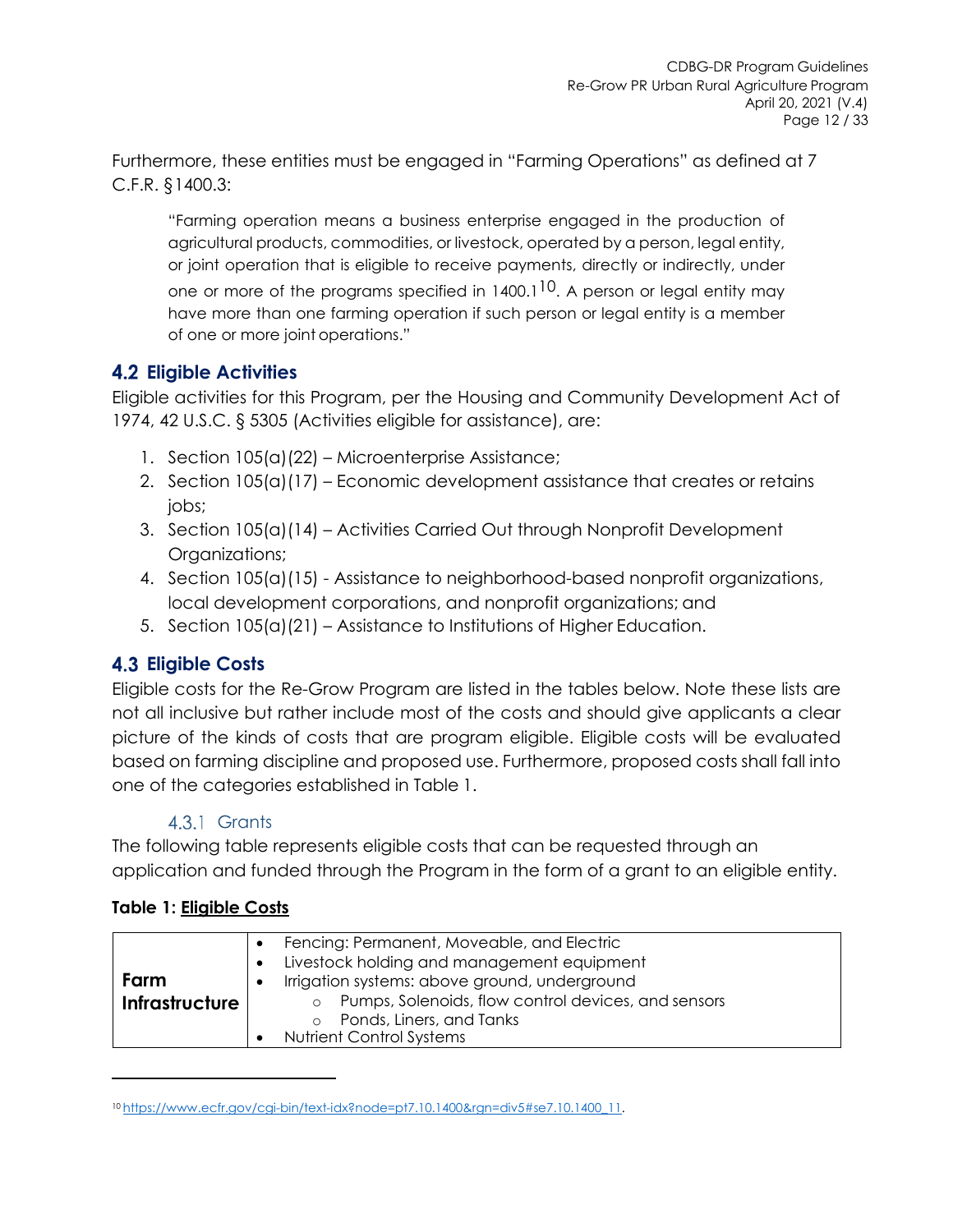|                   | Fertilizer (various application methods)<br>$\circ$<br>Dosing and in System Syphoning Technologies<br>$\circ$<br>Compost Creation Methods and Nutrient Harvest Technologies<br>$\circ$<br><b>Climate Control Automation Systems</b><br>Computerized climate controls<br>$\circ$<br>Fans<br>$\circ$<br>Thermostats<br>$\circ$<br>Evaporative and electronic cooling<br>$\circ$<br>Humidity control devices<br>$\circ$<br>Purchase and Installation of Greenhouses or other similar agricultural<br>propagative structures: permanently affixed or moveable.<br><b>Bench Systems</b><br>$\circ$<br>Shade houses<br>$\circ$<br>Polycarbonate Coverings (panel systems)<br>$\circ$<br><b>High Tunnels</b><br>$\circ$<br><b>Light Depravation Structures</b><br>$\circ$<br>Quonset or similar buildings for the purpose of nursery stock and<br>$\bullet$<br>equipment storage or protection during inclement weather events.<br>Cold storage and/or on Farm Refrigeration Storage Solutions<br>$\bullet$<br><b>Walk in Coolers</b><br>$\circ$<br>Hydroponic and/or aquaponics Production Systems Equipment<br>$\bullet$<br>Climatic resiliency equipment<br>$\bullet$<br>Rainwater collection and storage systems<br>$\circ$<br>Cisterns<br>$\circ$<br>Pipe<br>$\circ$<br><b>Filters</b><br>$\circ$<br>Groundwater collection systems (wells)<br>$\circ$<br>Surface water collection systems<br>$\circ$<br>Power Resilience and Autonomy Systems<br>$\circ$<br>Solar panels<br>$\circ$<br>Small scale hydroelectric<br>$\circ$<br>Inverters<br>$\circ$<br>Generator<br>$\circ$ |
|-------------------|----------------------------------------------------------------------------------------------------------------------------------------------------------------------------------------------------------------------------------------------------------------------------------------------------------------------------------------------------------------------------------------------------------------------------------------------------------------------------------------------------------------------------------------------------------------------------------------------------------------------------------------------------------------------------------------------------------------------------------------------------------------------------------------------------------------------------------------------------------------------------------------------------------------------------------------------------------------------------------------------------------------------------------------------------------------------------------------------------------------------------------------------------------------------------------------------------------------------------------------------------------------------------------------------------------------------------------------------------------------------------------------------------------------------------------------------------------------------------------------------------------------------------------------------------------------------------|
| Farm<br>Equipment | Tractors: walk behind or full size<br>Hand tools<br>$\bullet$<br>Hoes<br>Implements<br>$\circ$<br>Weed<br>Tillers<br>$\circ$<br>whackers<br>Mowers<br>$\circ$<br>Chainsaws<br>Cultivators<br>$\bullet$<br>$\circ$<br><b>Power Drills</b><br><b>Bailers</b><br>$\bullet$<br>$\circ$<br>Pruners<br>Planters<br>$\circ$<br>Seeders<br>Seeders<br>$\bullet$<br>$\circ$<br><b>Harvest Carts</b><br>Aquaculture enabling equipment or supplies<br>$\bullet$<br>Computers<br>Fishing equipment.<br>$\bullet$<br>Farm<br>$\bullet$<br>management<br>software                                                                                                                                                                                                                                                                                                                                                                                                                                                                                                                                                                                                                                                                                                                                                                                                                                                                                                                                                                                                                       |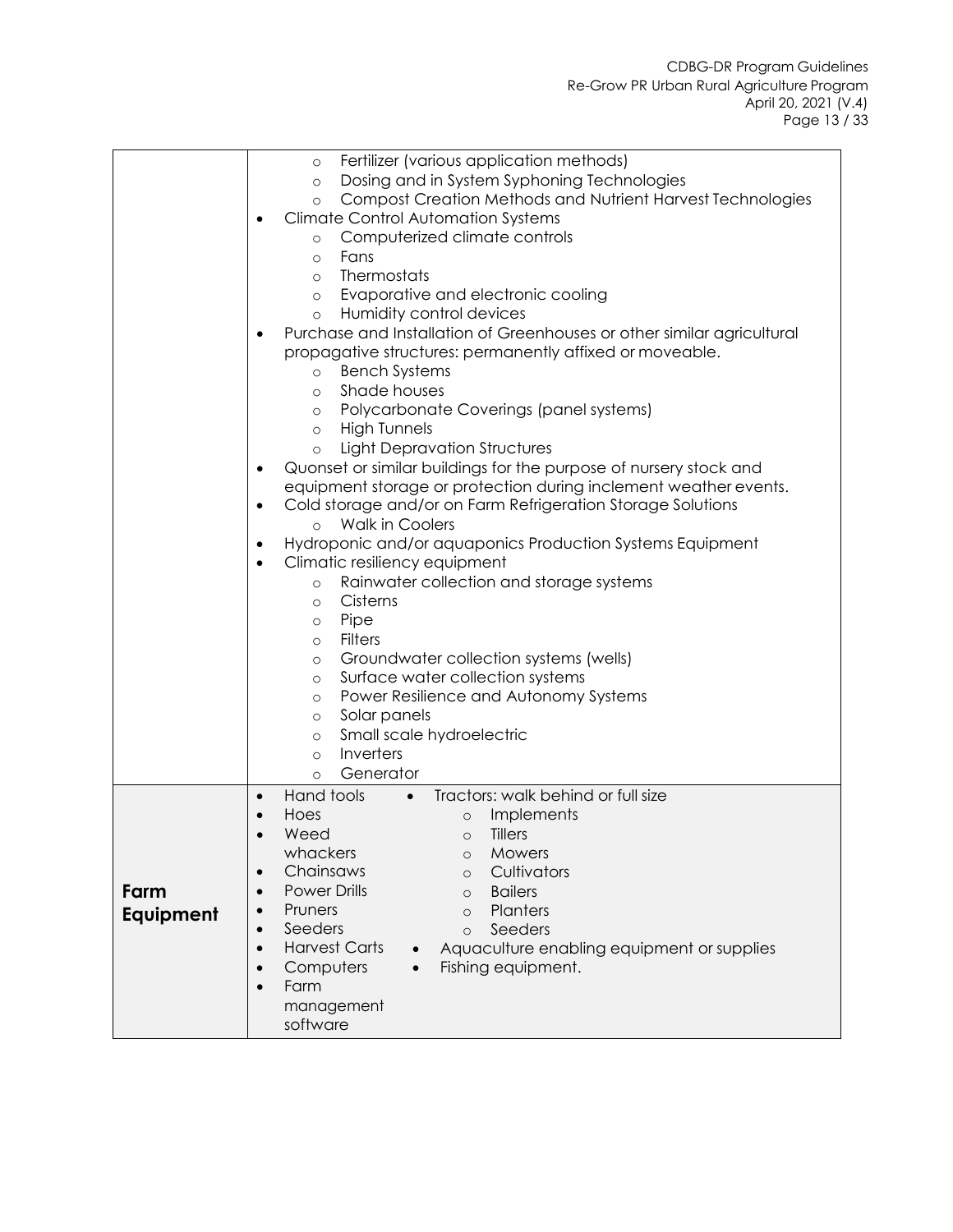| <b>Production</b><br><b>Supplies</b> | Seeds<br>Row covers<br>Saplings<br><b>Mulches</b><br>$\bullet$<br>Trees<br>Plant plugs                                                                                                                                                      |  |
|--------------------------------------|---------------------------------------------------------------------------------------------------------------------------------------------------------------------------------------------------------------------------------------------|--|
| Land                                 | Purchase or Lease of agricultural land that does not financially inhibit<br>profitability of agricultural project proposed.<br>Land purchased or leased through the Program will be subject to special<br>CDBG-DR conditions. <sup>11</sup> |  |
| <b>Vehicles</b>                      | <b>Product Transportation</b><br>$\bullet$<br>Refrigerated Box Trucks<br>٠<br><b>Other Harvesting Vehicles</b>                                                                                                                              |  |

# <span id="page-13-0"></span>4.3.2 Technical Assistance

The following table represents eligible activities that may be provided and funded through the Program by a Subrecipient entity. These lists are not all inclusive but rather include most of the costs and should give applicants a clear picture of the kinds ofcosts that are eligible under the Program.

#### **Table 2: Eligible services**

| <b>Agricultural</b><br><b>Skill</b><br><b>Building</b><br><b>Educational</b><br><b>Activities</b> | Workshops in<br>٠<br>Assessing farmland<br>$\circ$<br>Farm marketing essentials<br>$\circ$<br>Basic food safety practices and certifications<br>$\circ$<br>Understanding soil testing basics<br>$\circ$<br>Small farm equipment operation safety<br>$\circ$<br><b>Business planning and land access</b><br>$\circ$<br>Transplant production<br>$\circ$<br>Seed production<br>$\circ$<br>Fertilization and composting<br>$\circ$<br>Integrated pest management<br>$\circ$<br>Nursery management<br>$\circ$<br>Value added products training<br>$\circ$ |  |
|---------------------------------------------------------------------------------------------------|-------------------------------------------------------------------------------------------------------------------------------------------------------------------------------------------------------------------------------------------------------------------------------------------------------------------------------------------------------------------------------------------------------------------------------------------------------------------------------------------------------------------------------------------------------|--|
|                                                                                                   | Agricultural technology utilization training<br>$\Omega$                                                                                                                                                                                                                                                                                                                                                                                                                                                                                              |  |
| Farmer<br>Support<br><b>Services</b>                                                              | Assistance in farm management or operations efficiencies.<br>$\bullet$<br>Assistance in obtaining farmer certifications, tax breaks, and additional<br>$\bullet$<br>locally available producer benefits<br>Assistance in programmatic application processes<br>$\bullet$<br>Assistance and provision of access to laboratory services<br>$\bullet$<br>Capacity building tools for agro-tourism/ecotourism                                                                                                                                             |  |

<span id="page-13-1"></span><sup>11</sup> Land leases and purchases are subject to the regulations of Section 105(a) of the HCDA. Which include the lease length of a property to be minimum of 15 years. [https://www.hudexchange.info/sites/onecpd/assets/File/CDBG-State-National-](https://www.hudexchange.info/sites/onecpd/assets/File/CDBG-State-National-Objectives-Eligible-Activities-Chapter-2.pdf)[Objectives-Eligible-Activities-Chapter-2.pdf](https://www.hudexchange.info/sites/onecpd/assets/File/CDBG-State-National-Objectives-Eligible-Activities-Chapter-2.pdf)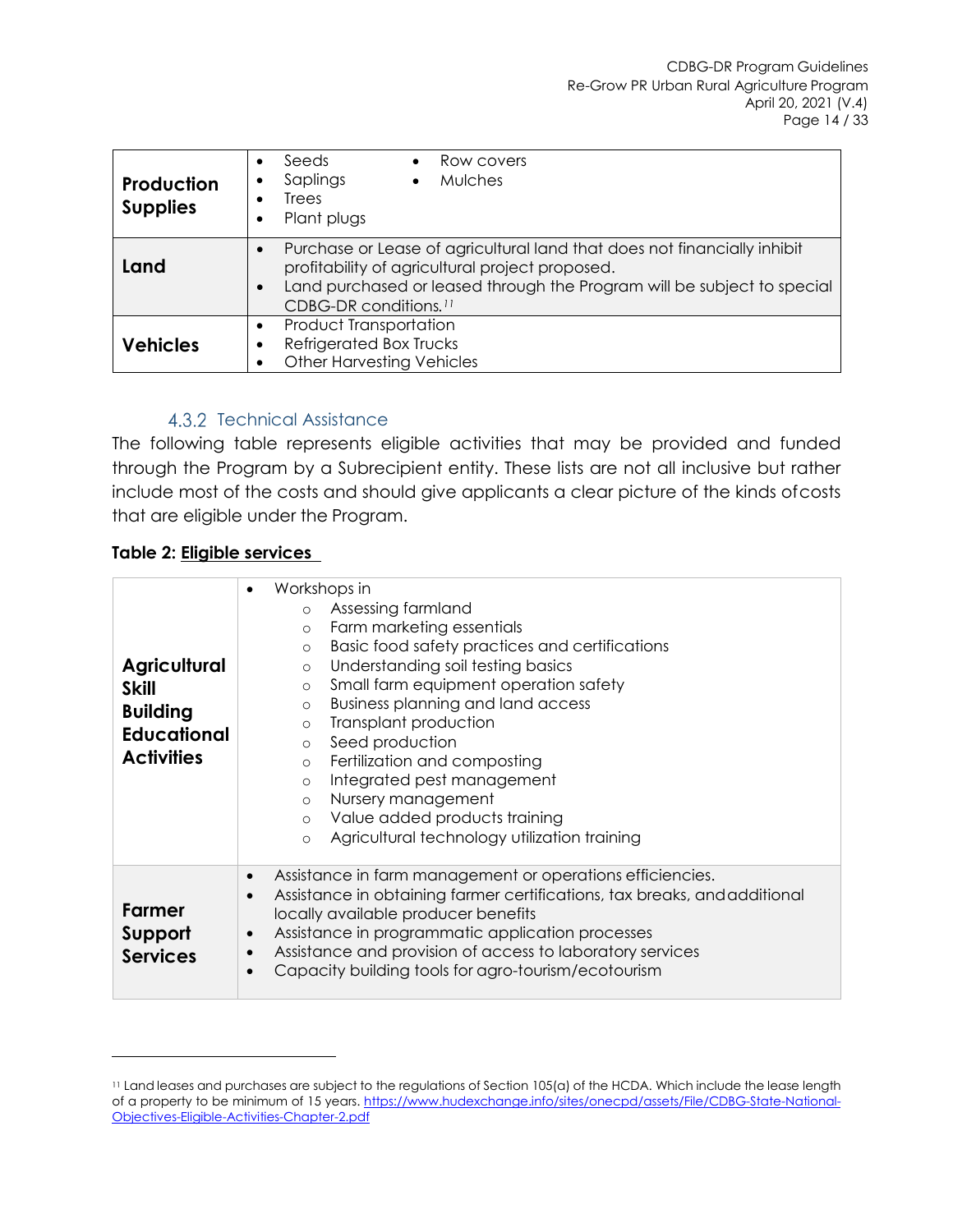Applicants must clearly outline the requested use of grant funds in the Program application. Furthermore, awarded applicants will be required to document and track all expenditures through the Program.

# <span id="page-14-0"></span>**4.4 Awards Structure**

#### <span id="page-14-1"></span>4.4.1 Grants

Grant award amounts will range from \$25,000 to \$150,000. Award amounts will be determined through information submitted in an online grant application and further refined through the underwriting process. Program awards are to be structured in three (3) tiers outlined in the table below. These tiers are also determined by information submitted in the application.

#### **Table 3: Three-tiered award amounts**

| <b>Grant Tiers</b>                                                                             | <b>Grant Award Amount</b>                     |
|------------------------------------------------------------------------------------------------|-----------------------------------------------|
| Applicants with established or projected<br>annual gross income of \$50,000 or less            | Eligible for a grant of \$25,000 to \$50,000  |
| Applicants with established or projected<br>annual gross income of \$50,000<br>to<br>\$150,000 | Eligible for a grant of up to \$100,000       |
| Applicants with established or projected<br>annual gross income of more than<br>\$150,000      | Eligible for a grant award of up to \$150,000 |

Applicants must show through their application that they are eligible to receive the award amount requested. This will be established through documented size of existing operation, income projections, a business plan, and proven agricultural managerial ability (see Applications section).

# <span id="page-14-2"></span>**5 Program Eligibility**

# <span id="page-14-3"></span>**Threshold Eligibility Requirements**

Threshold eligibility will be assessed through the applications and is the first level of review. This review focuses on basic application completeness and baseline entity eligibility. This review must be conducted before the applications are considered for further review, determinations, and award calculations. Applicants will be notified of a determination once this initial review has been conducted. Existing, re-starting, and new/start-up farms and agricultural related businesses are eligible to receive grant awards and/or technical assistance services. Threshold eligibility will include but is not limited to thefollowing:

- Application completed and signed;
- All documentation submitted and/or uploaded with application;
- Entity meets size requirements to be considered as per the Eligible Entitiessection;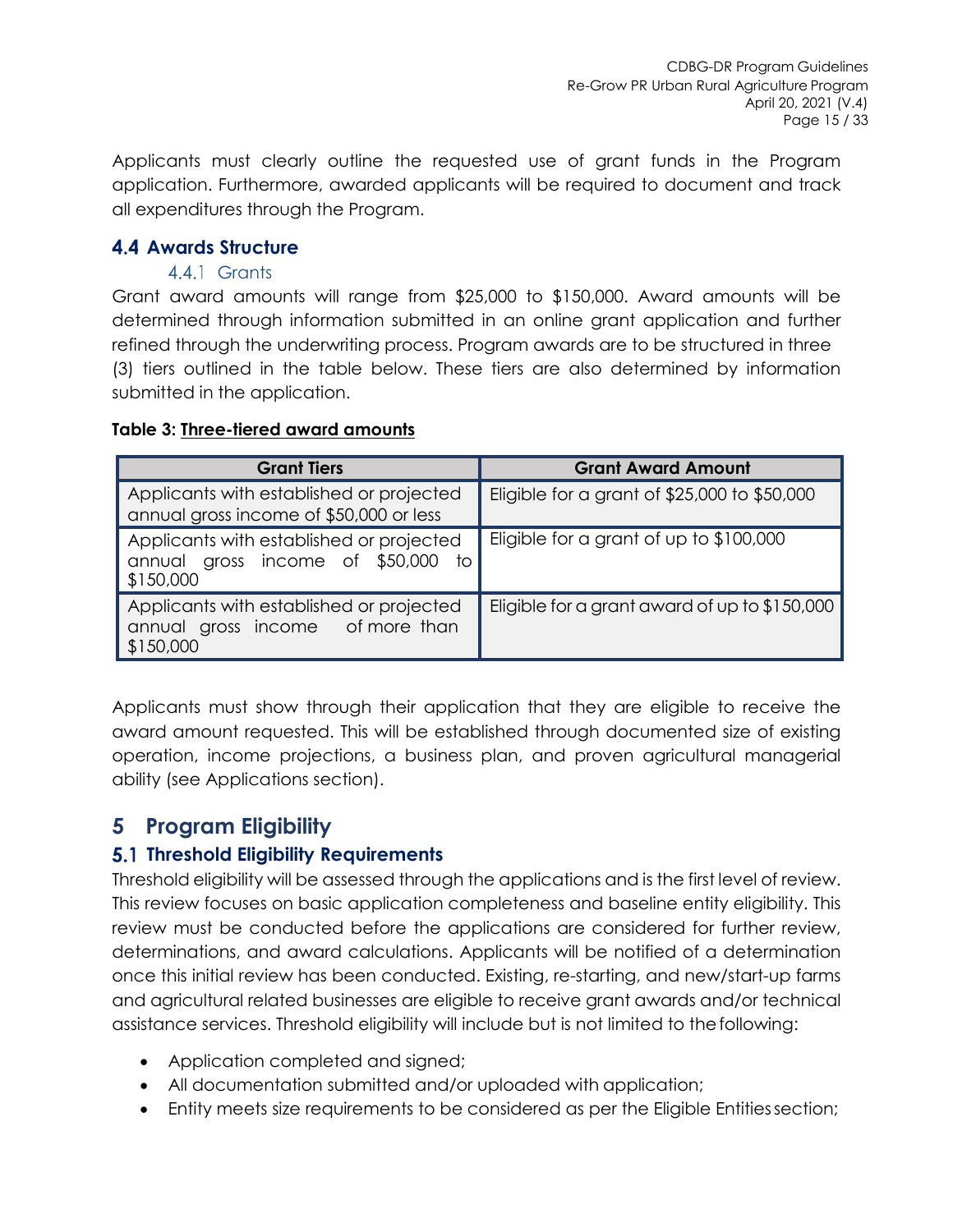- Be registered to do business in Puerto Rico;
- Establish evidence of Agricultural Managerial Ability per the Agricultural Managerial Ability section (documented);
- Be physically located in Puerto Rico; and
- Demonstrate that more than fifty-one percent (51%) of production or services are consumed and/or produced locally (documented).

See Grant Application Submission Requirements section for further instruction on application and documentation requirements.

#### <span id="page-15-0"></span>**Ineligible Applicants**

Businesses, Individuals or organizations that provide the following products and/or services are ineligible for Re-Grow grant assistance:

- Any that are listed on the HUD Debarred List;
- Entities engaged in lobbying or political activities;
- Entities engaged or involved in religious activities except where expenses are clearly distinguishable between the organization's religious and secular activities; and
- Entities who have received federal assistance in the past and required flood insurance has not been maintained.

# <span id="page-15-1"></span>**6 Applications**

#### <span id="page-15-2"></span>**Grant Application Submission Requirements**

Application intake will begin with a publicly advertised application process. Applications will be accepted digitally, in English and Spanish, through the CDBG-DR Program website, <https://www.cdbg-dr.pr.gov/>[.12](#page-15-3) Applicants needing assistance filling out and submitting the online application may arrange an intake meeting in which guidance will be provided. Applicants who have requested this service will be referred to locations designated by the Subrecipient for assistance in completing an application. The Subrecipient will review all applications for threshold eligibility requirements. Once the application is determined to meet the initial eligibility, the Subrecipient will inform the applicant and will then complete an underwriting review. Once underwriting is complete an applicant will be notified of the award amount they will be eligible to receive. Coordination of awards will include acknowledging the award and signing a grant agreement outlining responsibilities for documentationof compliance as well as process of funds disbursement to the awarded applicant.

Applicants may be contacted in an effort to request additional information or documentation throughout any step in the process, this will be done on a case by case

<span id="page-15-3"></span><sup>12</sup> A direct link will be provided.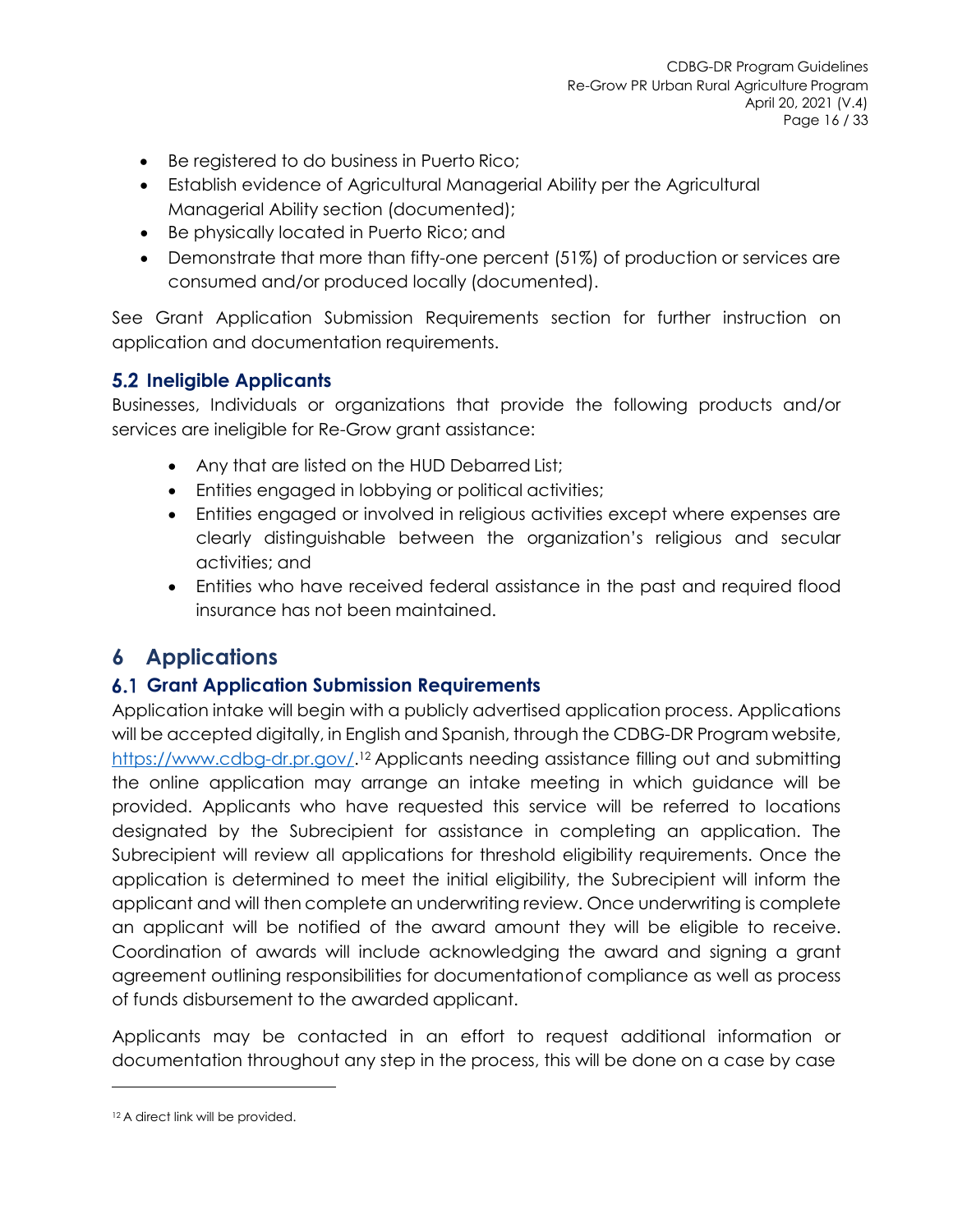basis. Once all funds have been disbursed and all documentation has been provided in compliance with CDBG-DR Program requirements, the Subrecipient will initiate the closeout process with each grant recipient. Instructions for completing the application will be posted to the PRDOH website.

# <span id="page-16-0"></span>6.1.1 Application Overview

The application will ask a series of "fill in the blank", multiple choice and narrative response questions. All application questions are designed to provide the necessary information to determine threshold eligibility and, if eligible, the application will move to the underwriting process and additional information and documentation may be requested.

#### **For startup/restarting businesses or entities:**

Startup/restarting businesses that are applying for Program grants are required to present a business outlook/plan section for consideration (details outlined in the application). An in-depth plan provides assurance that the applicant is organized and prepared to receive an award through the Program. The outlook and plan also provide good indicators of an applicant's capacity to implement a successful venture, further ensuring that any awards granted through the Program will meet the economic development goals outlined by HUD and PRDOH.

#### **For established businesses or entities:**

Established businesses are required to provide only a brief overview summary of the operation because existing businesses have the ability to show documentation of operations to prove eligibility (see documentation table below). If an existing business would like to pursue an expansion of operations through the Program, information about the expansion will be required in the application to justify eligibility for a lager award amount. The application provides an existing business the opportunity to combine existing income with expansion projected income to become eligible for a larger award amount aiding in the ability of the applicant to successfully expand their existing operation.

#### <span id="page-16-1"></span>Agricultural Managerial Ability

As part of the application a small and medium agricultural business grant applicant must show evidence of Agricultural Managerial Ability. This ability can be shown through education, on-job training, and/or farm experience. Agricultural Managerial Ability must be shown through **one (1) or more** of the following:

#### **Evidence of education:**

- 4-year college degree or graduate degree in an agriculture relatedfield(s);
- 2-year college degree from a technical college in an agricultural related field;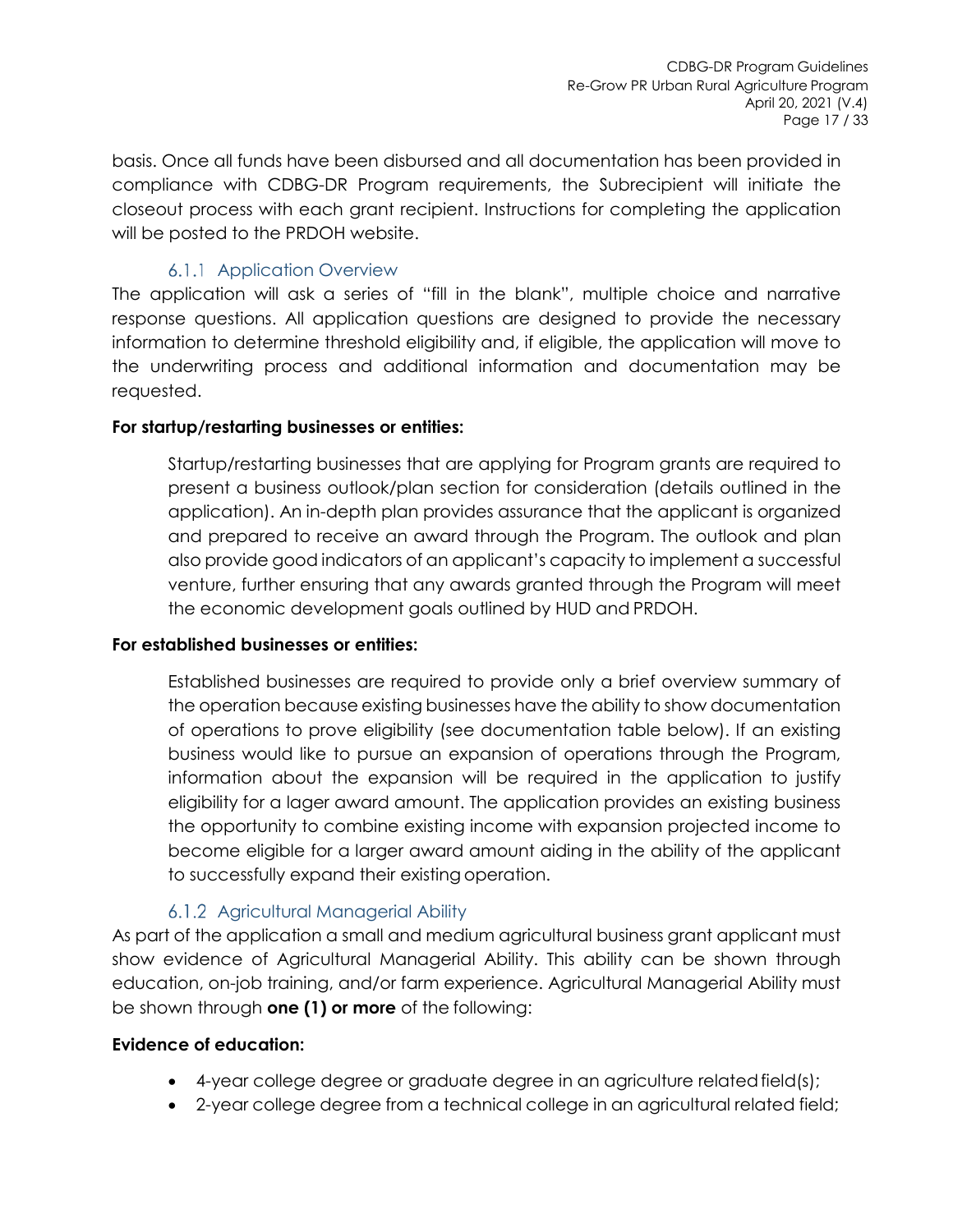- Successful completion of farm management curriculum offered by the Cooperative Extension Service, a community college, adult vocational agricultural program or Land Grant University;
- Successful completion of a community based, nationally based, non-profit or similar farm workshop programs;
- Vocational or general agriculture classes in high school in addition to working on a farm and participating in, and successful completion of agricultural projects in, 4-H, FFA, Tribal youth organizations, Grange Youth, or another agricultural affiliated club.

#### **Experience in "on the job" training:**

- Working or recently worked as hired farm labor with management responsibilities including but not limited to making day to day decisions of consequence;
- Completing or recently completed a farm mentorship, internship or apprenticeship program with an emphasis on management requirements and day to day farm decisions;
- Participating or recently participated in Urban or community supported agriculture programs which incorporate basic agricultural training.

#### **Experience in farm management:**

- Owner, manager or operator of a farm business for at least one (1) full production and marketing cycle within five (5) years of the date of the application;
- Employed as a migrant farm worker and elevated to leadership or foreperson position for at least one (1) production and marketing cycle with responsibilities related to crop and field management, livestock health, breeding supervision (plant and/or animal), labor management or hiring, or general farm management;
- Raised on a farm and had significant responsibility for day to day management decisions for at least one (1) entire production and marketing cycle;
- Obtained and successfully repaid at least one (1) FSA youth loan.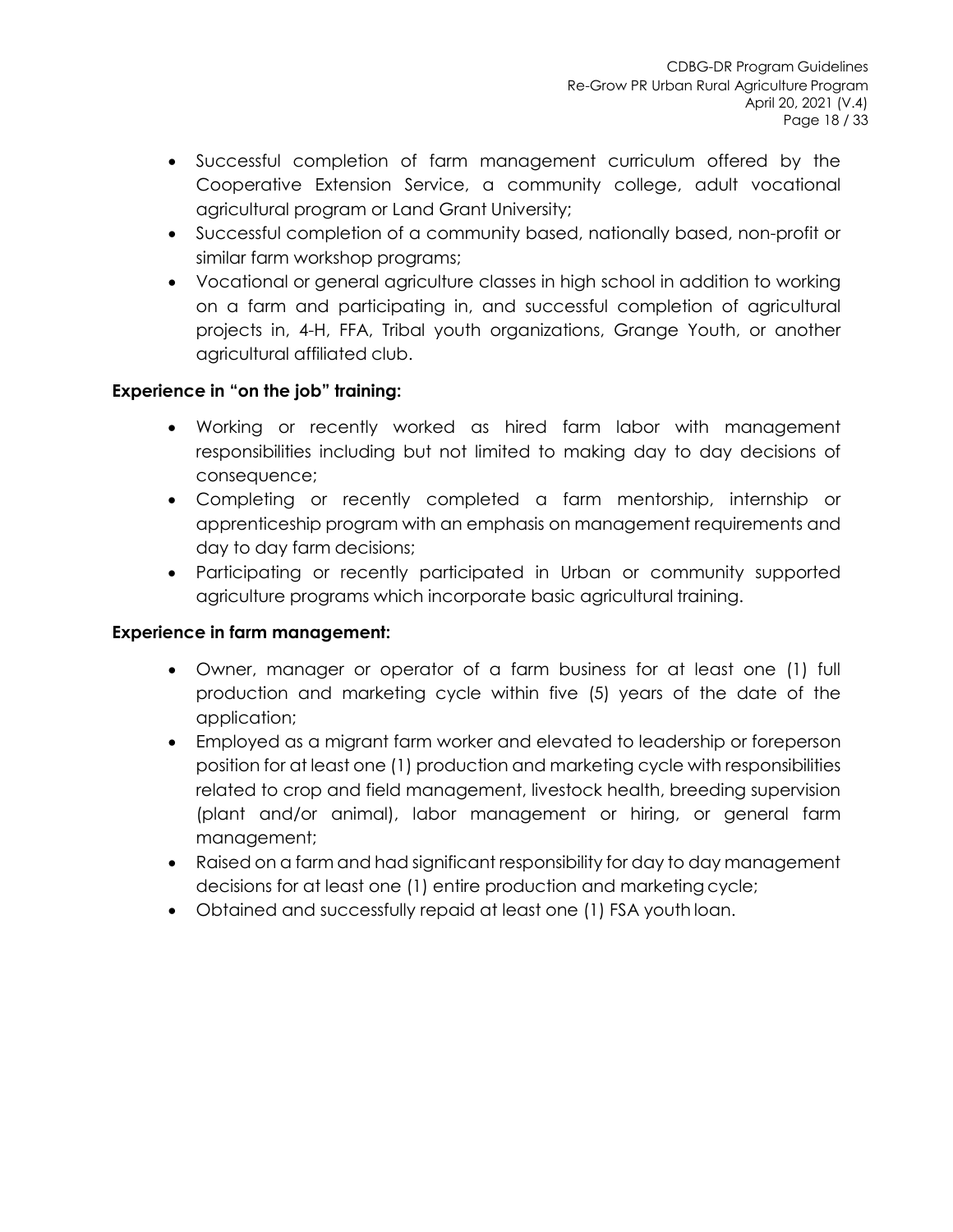#### <span id="page-18-0"></span>6.1.3 Application Required Documentation

Information and documents requested in the application may include:

| Category                                                                                                                                                                                                                                                                                               | <b>Required items</b>                                                                                                                                                                                                                                                                                                                                                                                                                                          |
|--------------------------------------------------------------------------------------------------------------------------------------------------------------------------------------------------------------------------------------------------------------------------------------------------------|----------------------------------------------------------------------------------------------------------------------------------------------------------------------------------------------------------------------------------------------------------------------------------------------------------------------------------------------------------------------------------------------------------------------------------------------------------------|
| <b>Application</b>                                                                                                                                                                                                                                                                                     | Re-Grow Puerto Rico grant Application completed and<br>$\bullet$<br>signed by all owners with twenty-five percent (25%) <sup>13</sup> or<br>more ownership in business applicant.<br>Note: for non-profit applicants, a designated representative<br>may sign with authorization from the organization.                                                                                                                                                        |
| Proof of identity and residence<br>(Only one (1) form of evidence<br>required with application)                                                                                                                                                                                                        | Government issued photo i.d. for all owners with twenty-<br>$\bullet$<br>five percent (25%) <sup>14</sup> or more ownership in business. For<br>non-profits, i.d. will be submitted for designated<br>representative.<br>Driver's license,<br>$\circ$<br>Passport<br>$\circ$<br>Military id<br>$\circ$<br>Real id<br>$\circ$<br>Social security card<br>$\circ$<br>Other government issued id card<br>$\circ$<br>(to be attached to/uploaded with application) |
| Proof of registration to do<br>business in Puerto Rico<br>(Only one (1) form of evidence<br>required with application)                                                                                                                                                                                 | Most recent Puerto Rico tax return<br>$\bullet$<br><b>Business registration documentation</b><br>$\bullet$<br>Merchant registration<br>$\circ$<br>Certificate of Incorporation.<br>$\circ$<br>Certification of good standing<br>$\circ$<br>(to be attached to/uploaded with application)                                                                                                                                                                       |
| Proof entity meets size<br>requirements<br>(Only one (1) form of evidence<br>required with application. For<br>start-ups this category will be<br>satisfied with information provided<br>through the applicant business<br>outlook/plan)<br><b>Evidence of agricultural</b><br>managerial ability (see | Most recent Puerto Rico tax return<br>$\bullet$<br>Gross Agricultural Income figures<br>$\circ$<br>Most recent Federal tax returns<br>Gross Income figures<br>$\circ$<br>(to be attached to/uploaded with application)<br><b>Educational Transcripts</b><br>$\bullet$<br>Diplomas<br>$\bullet$<br><b>Certificates of Completion</b>                                                                                                                            |

#### **Table 4: Required information and documents**

<span id="page-18-2"></span><span id="page-18-1"></span><sup>&</sup>lt;sup>13</sup> For entities with ownership distributions of less than 25% among its owners, at least 51% of owners must show compliance with the application signing requirement. This 51% compliance requirement must be documented as requested and in alignment with other program policies.

<sup>&</sup>lt;sup>14</sup> For entities with ownership distributions of less than 25% among its owners, at least 51% of owners must show compliance with the proof of identity requirement. This 51% compliance requirement must be documented as requested and in alignment with other program policies.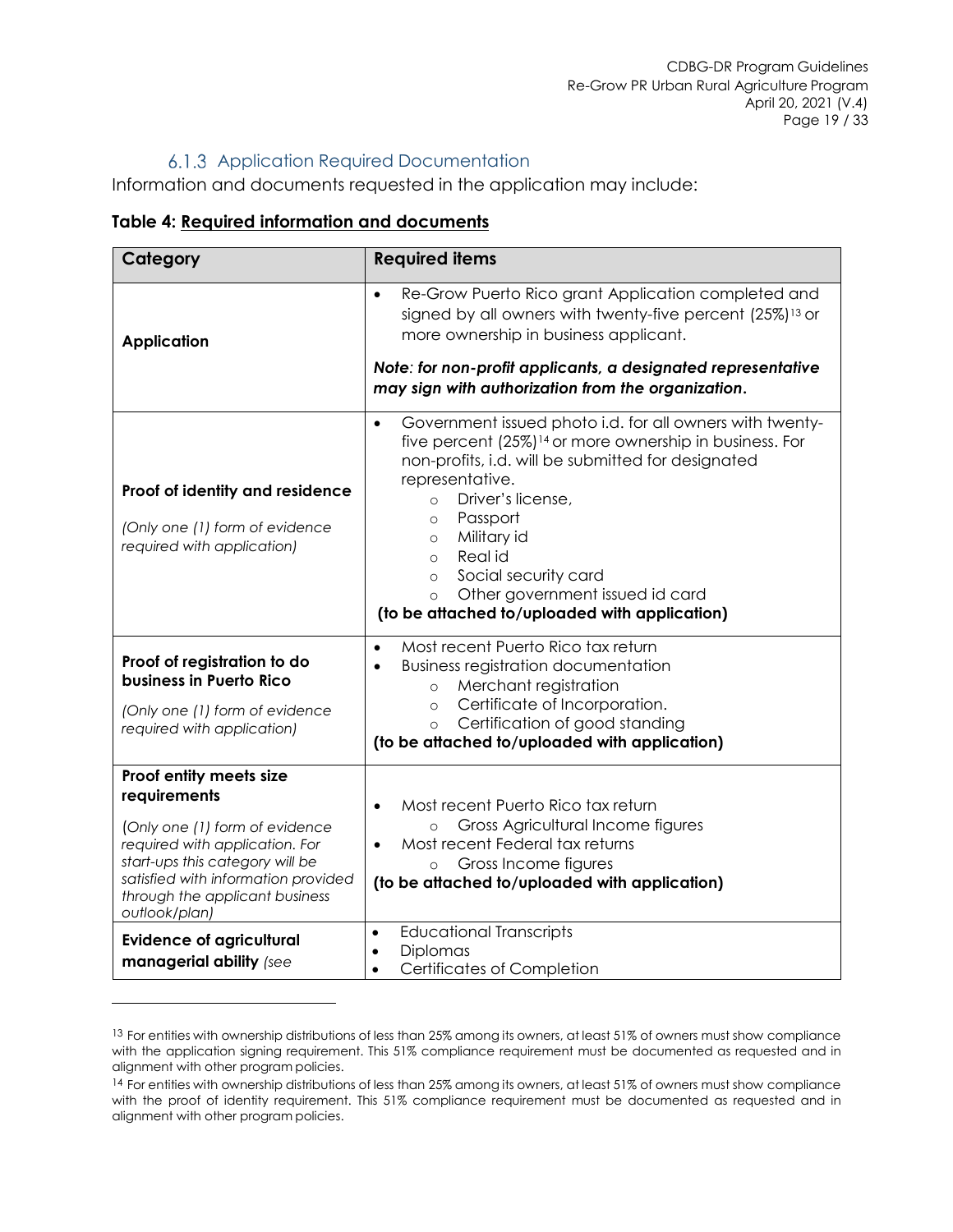| Agricultural Managerial Ability<br>section)<br>(Only one (1) form of evidence<br>required with application. Must be<br>accompanied by description in<br>application)                           | Certified letter of reference from former or current<br>$\bullet$<br>employer<br>Agriculture certifications/permits/licenses<br>$\bullet$<br><b>Bonafide Farmer</b><br>$\Omega$<br><b>USDA</b><br>$\circ$<br>Agricultural taxes<br>$\bullet$<br>Production or sales records<br>$\bullet$<br>Cropshare/rental/lease agreements<br>Other documentation may be provided on a case by case<br>bases.<br>(to be attached to/uploaded with application) |
|------------------------------------------------------------------------------------------------------------------------------------------------------------------------------------------------|---------------------------------------------------------------------------------------------------------------------------------------------------------------------------------------------------------------------------------------------------------------------------------------------------------------------------------------------------------------------------------------------------------------------------------------------------|
| Documentation of lease,<br>ownership, or purchase<br>agreement for any property<br>planned to be part of business<br>operation<br>(Only one (1) form of evidence<br>required with application) | Lease agreement<br>$\bullet$<br>Ownership agreement or deed<br>$\bullet$<br>Purchase agreement (for spaces that are part of future<br>$\bullet$<br>production or expansion mentioned in application)<br>For fishing operations: boat registration and/or fishing<br>$\bullet$<br>statistics                                                                                                                                                       |
| Proof of at least fifty-one<br>percent (51%) production or<br>services locally produced or<br>consumed.                                                                                        | Most recent Puerto Rico Tax return<br>$\bullet$<br>(to be attached to/uploaded with application)                                                                                                                                                                                                                                                                                                                                                  |
| <b>Application eligible costs</b><br>sheet                                                                                                                                                     | Completed sheet to accompany application for award<br>$\bullet$<br>determination.<br>Provide thee (3) quotes for each eligible cost<br>(to be attached to/uploaded with application)                                                                                                                                                                                                                                                              |
| <b>DOB</b>                                                                                                                                                                                     | Tax ID and any other award documentation.                                                                                                                                                                                                                                                                                                                                                                                                         |

#### <span id="page-19-0"></span>6.1.4 Grant Underwriting

PRDOH follows HUD guidelines as the financial underwriting framework for evaluating the feasibility of project applications. PRDOH recognizes that different levels of review are appropriate to consider differences in the size and scope of a proposed project and, in the case of a microenterprise or other small business, to take into account the differences in the capacity and level of sophistication among businesses of differing sizes. The objectives of the underwriting guidelines are to ensure all award Applicants meet the CDBG Underwriting Criteria of 24 C.F.R. § 570.209(a). As underwriter, the Subrecipient will ensure compliance with the underwriting criteria by assessing:

#### **Table 5: Underwriting Criteria**

| <b>HUD Underwriting Guidance</b> | <b>Program Underwriting Checks</b> |
|----------------------------------|------------------------------------|
|                                  |                                    |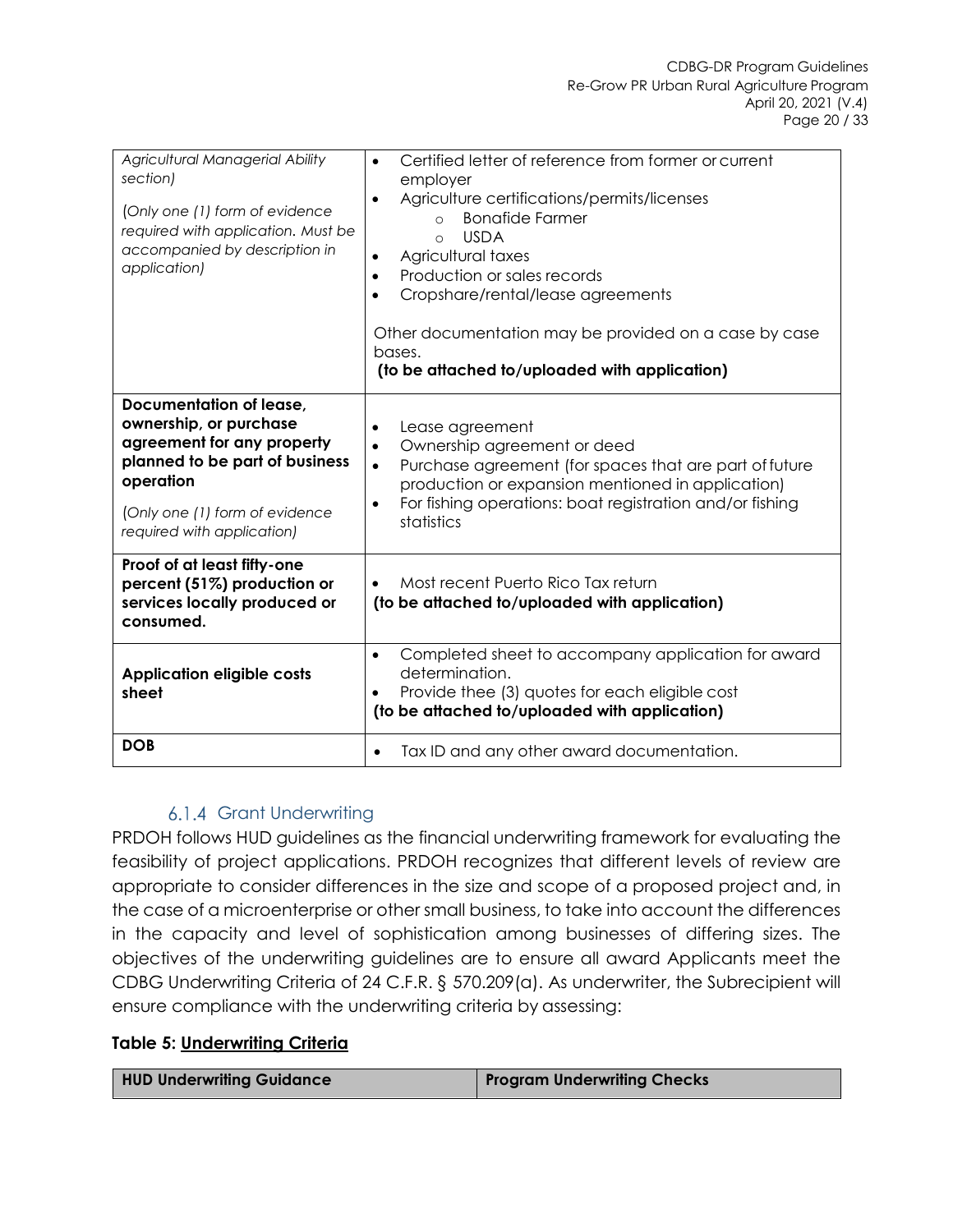| That project costs are reasonable                                                                                              | Three (3) quotes on eligible costs will be<br>$\bullet$<br>required.                                                                                                                                                                                                                                                          |
|--------------------------------------------------------------------------------------------------------------------------------|-------------------------------------------------------------------------------------------------------------------------------------------------------------------------------------------------------------------------------------------------------------------------------------------------------------------------------|
| That all sources of project financing are<br>committed                                                                         | If other funding sources are needed,<br>$\bullet$<br>applicant must provide proof of<br>commitment of those funds.                                                                                                                                                                                                            |
| That to the extent practicable, CDBG funds<br>are not substituted for non-Federal financial<br>support                         | DOB analysis will be performed on each<br>$\bullet$<br>applicant.                                                                                                                                                                                                                                                             |
| That the project is financially feasible                                                                                       | Projected or established income will be<br>$\bullet$<br>cross referenced with market analysis.<br>Use of funds are deemed necessary to<br>$\bullet$<br>expand or improve operations based on<br>application descriptions of operational<br>capacity.<br>Business must have a debt service<br>coverage ratio greater than 1:1. |
| That to the extent practicable, the return on<br>the owner's equity investment will not be<br>unreasonably high                | Award amounts will be tiered based on<br>$\bullet$<br>established or projected income as<br>detailed in the Awards Structure section.                                                                                                                                                                                         |
| That to the extent practicable, CDBG funds<br>are disbursed on a pro rata basis with other<br>finances provided to the project | If other funding sources are needed<br>$\bullet$<br>CDBG funds will be disbursed on a pro<br>data basis.                                                                                                                                                                                                                      |

#### <span id="page-20-0"></span>Grant Award Calculation

The Subrecipient will use the information submitted in the application to determine Program eligibility. Once the applicant has been determined to be eligible for an award, the Subrecipient will calculate the amount based on the following awardcalculation:

- 1. Verify that the requested award amount falls into the correct tier (see Awards Structure Grants section) based on size of existing or planned farm or agricultural business venture.
	- As part of the online grant application, the applicant will submit existing income documentation overview or projections in their business plan which will qualify the applicant for one of the three award tier caps;

 $^{15}$  For entities with ownership distributions of less than 25% among its owners; at least 51% of owners must show compliance with the credit score requirement. This 51 % compliance requirement must be documented as requested and in alignment with other program policies.

<sup>16</sup> For nonprofit grant applicants, no credit score will be required for underwriting, however the award calculation will be based on the earned-income portion of their operations.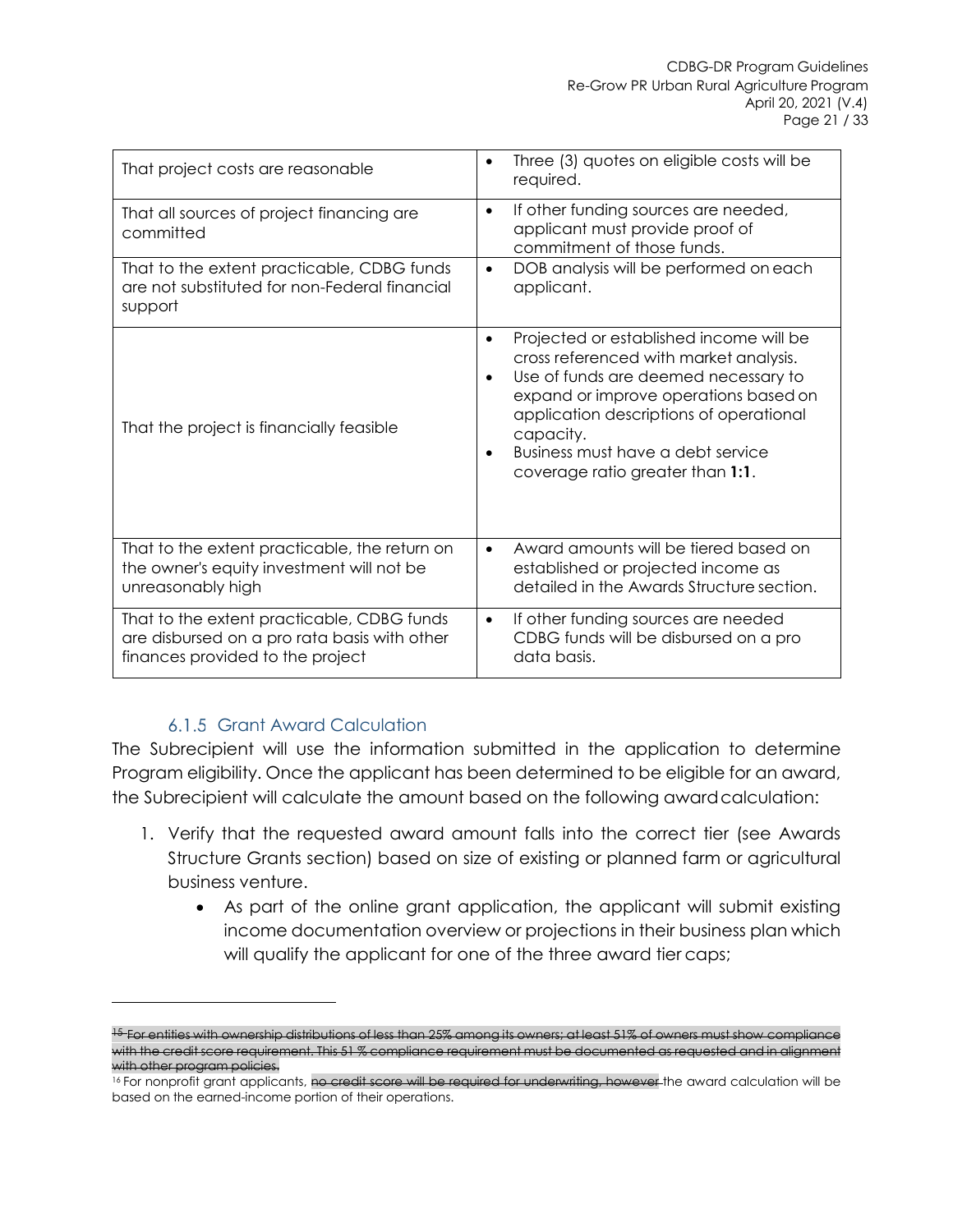- The applicant will also complete an eligible cost sheet that cannot exceed the cap within the tier they are eligible for;
- Applicants can apply for any award amount up to the cap of the established tier; and
- The total from the cost sheet is the total amount of the grant application (cannot exceed tier cap).
- 2. Identify all other sources of disaster related funding received by applicant(s).
	- Determine how much of this funding is for the same purpose and will be counted against award (DOB).
- <span id="page-21-0"></span>3. Calculate maximum eligible award (total#1 minus total#2 above).

# **6.2 Closeout**

Upon completion of all exhaustion of Recovery Grant funds, the Program applications shall be closed. The closeout of a grant is a process in which PRSTRT and PRDOH determines that all applicable administrative and Program requirements of the applicable Grant Agreement between PRSTRT and the awarded applicant have been completed. PRSTRT determines that all of the funds are expended and the activities are completed, or if the awarded applicant requests initiation of the closeout process, PRSTRT will proceed with the grant closeout procedures. In general, a grant is ready for closeout when the following conditions are met:

- All activities are eligible, have been completed and met a national objective,
- All grant funds are expended in full and documented according to program requirements,
- All reporting requirements have been completed and submitted,
- All monitoring or audit issues are resolved

By signing the Grant Agreement, the awarded applicant agrees to the general and special conditions of the contract and to cooperate with any reviews, including making available records requested by PRSTRT, PRDOH or any other duly authorized representatives.

Outreach will be made to the awarded applicant, or any other party involved in the event that any additional information is necessary to close-out the case. Once all levels of quality control review are passed, the awarded applicant will receive a Program Final Notice and their individual case will be placed in a closeout completestatus.

# <span id="page-21-1"></span>**7 Duplication of Benefits (DOB)**

The Robert T. Stafford Disaster Relief and Emergency Assistance Act (Stafford Act), as amended, 42 U.S.C. § 5121 *et seq*., prohibits any person, business concern, or other entity from receiving Federal funds for any part of such loss as to which they have received financial assistance under any other program, from private insurance, charitable assistance, or any other source. As such, PRDOH must consider disaster recovery aid received by, or available to Program Applicants from any other federal, state, local or other source and determine if any assistance is duplicative. Any assistance determined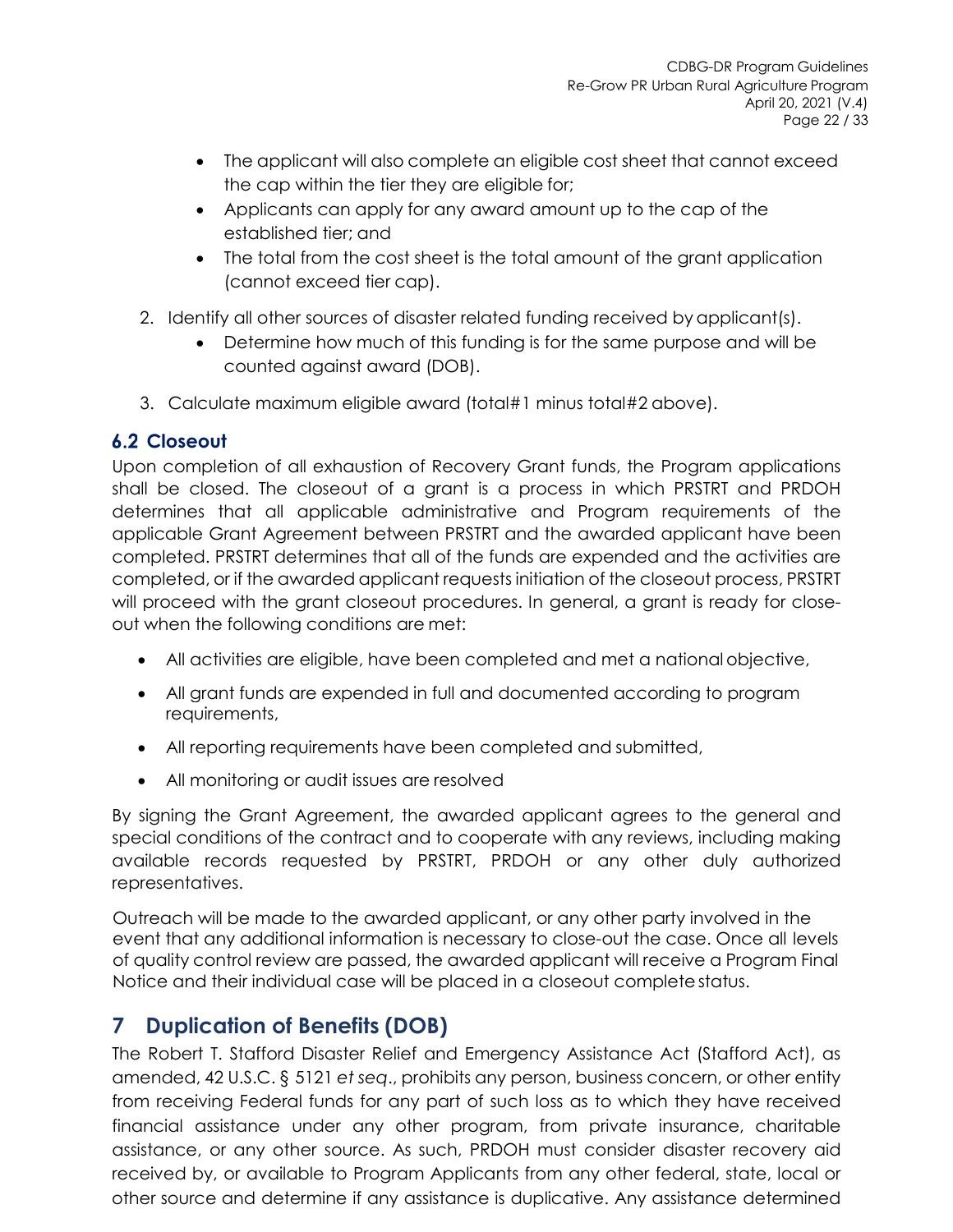to be duplicative must be deducted from the Program's calculation of the Applicant's total need prior to awarding assistance.

The Program will verify all possible DOB amounts using third-party data from various agencies. The Program Applicant could also be required to sign and certify a disclosure of possible duplicative assistance for the Program to make a thorough analysis and calculation.

The DOB analysis will look into assistance received through a program that was for the same purpose. The potential duplicative assistance listed below will be evaluated further to determine any that was for the same purpose. Not all program assistance through these programs will be duplicative and the analysis will aid in making that determination. Non-duplicative assistance means assistance that was: 1) provided for a different purpose that the Program does not assist; or 2) provided for the same purpose, but a different, allowable use.<sup>[1](#page-22-0)</sup>

Assistance that could be duplicative for Re-Grow may include but is not limited to:

- USDA programs through the Farm Service Agency, Natural Resource Conservation Service, Forest Service, Rural Development, rural Business Cooperative Service etc. such as:
	- o Conservation Reserve Program (**CRP**);
	- o Emergency Conservation Program (**ECP**);
	- o Noninsured Crop Disaster Assistance Program (**NAP**);
	- o Transportation Cost Payment Program;
	- o Conservation Innovation Grants (**CIG**);
	- o Environmental Quality Incentives Program (**EQIP**);
	- o Emergency Watershed Protection Program (**EWP**); and
	- o Conservation Stewardship Program (**CSP**).
- Small Business Administration (**SBA**) grant or loan program assistance;
- Federal Emergency Management Agency (**FEMA**);
- National Flood Insurance Program (**NFIP**);
- Nonprofit or Charitable Funding (Red Cross, United Way, local church, etc.);
- Homeowners or private flood insurance;
- Private foundations; and
- Puerto Rican Government.

PRDOH's assessment of total need must consider in-kind donations of materials or services that are known to PRDOH at the time it calculates need and makes the award. In-kind donations are non-cash contributions, such as donations of professional services, use of construction equipment, or contributions of building materials. In-kind donations are not "financial assistance" that creates a DOB under the Stafford Act, but they do reduce the amount of CDBG-DR assistance for unmet need because the donated goods or services reduce activity costs.

The Awarded Applicant acknowledges that funds provided through the Program are Federal funds administered by HUD under the CDBG-DR Program and that all funds provided are subject to audit, disallowance, and repayment. Any disagreement with adverse findings may be challenged and subject to Federal regulation, however, the Awarded Applicant

<span id="page-22-0"></span> <sup>11</sup> 84 FR 28836.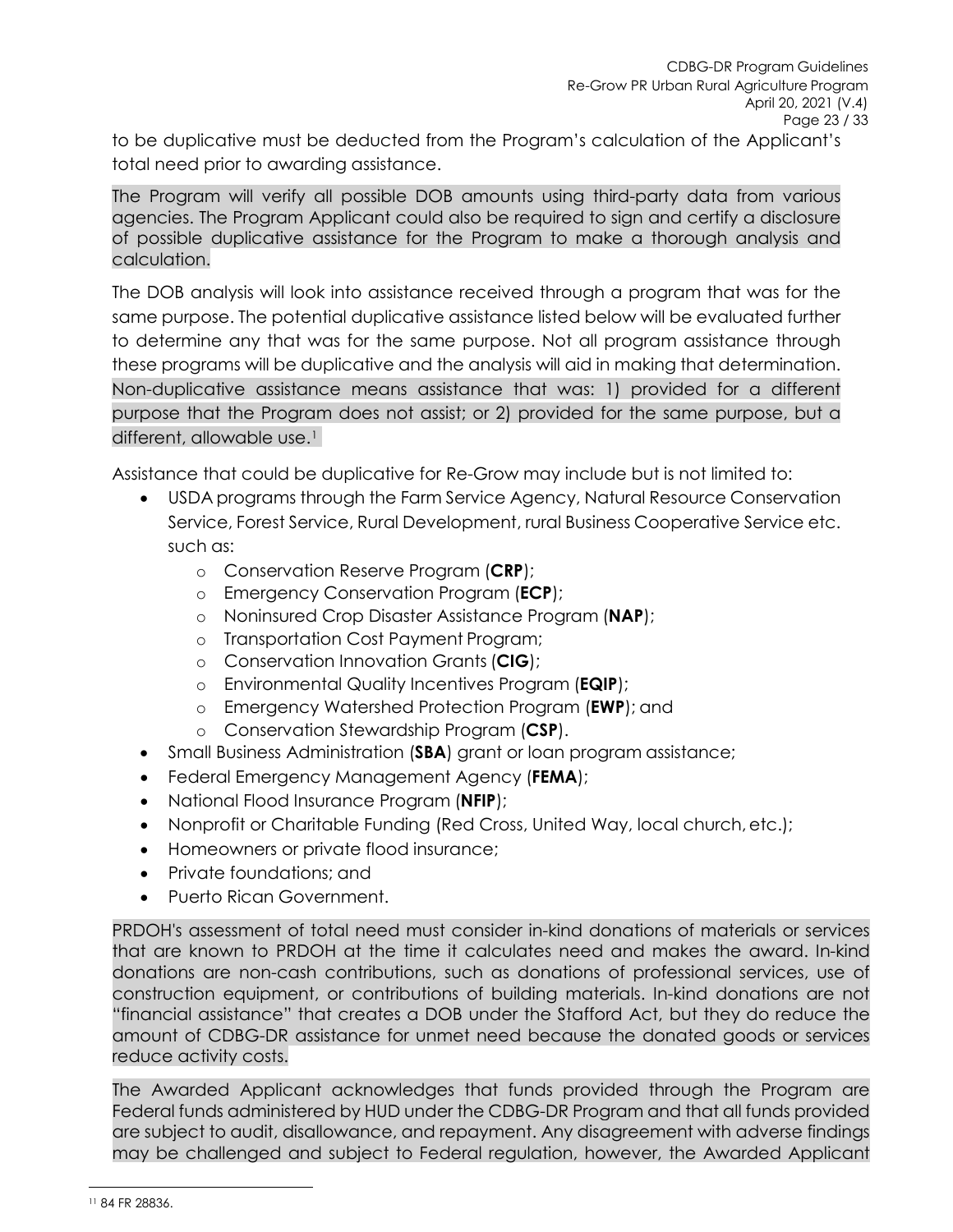shall promptly return any and all funds which are found to be ineligible, unallowable, unreasonable, a duplication of benefits, or non-compensable, no matter the cause.

#### **7.1 Declined SBA Loans**

Declined loans are loan amounts offered by a lender, but turned down by the Program Applicant, meaning the Program Applicant never signed the loan documents to receive a loan disbursements. The Bipartisan Budget Act of 2018 (Pub. L. 115–123, approved February 9, 2018) provides that grantees "shall not take into consideration or reduce the amount provided to any applicant for assistance from the grantee where such applicant applied for and was approved, but declined assistance related to such major declared disasters that occurred in 2014, 2015, 2016, and 2017 from the Small Business Administration (**SBA**)…" Therefore, declined subsidized loans, including SBA loans are not to be included in the calculation of DOB.

#### **7.2 Cancelled SBA Loans**

Cancelled loans are loan amounts offered by a lender, accepted by the Program Applicant, but for a variety of reasons, all or a portion of the loan amount was not disbursed and is no longer available to the applicant. Undisbursed portions of cancelled SBA loans may be excluded from the calculation of DOB, if it can be documented that the undisbursed portion of an accepted loan is cancelled and no longer available to the Program Applicant. To document that an SBA loan is cancelled, the Program Applicant must provide either: written communication from the lender confirming the loan is cancelled and no longer available to the applicant; or a legally binding agreement between PRDOH and the applicant that indicates the period of availability of the loan has passed and the applicant agrees not to take actions to reinstate the loan or draw any additional undisbursed loan amounts. In addition, PRDOH must notify SBA that the Program Applicant has agreed not to take any actions to reinstate the loan or draw additional amounts.

# <span id="page-23-0"></span>**8 Environmental Review**

An environmental review is the process of reviewing a project and its potential environmental impacts to determine whether it meets federal, state, and local environmental standards. Every project undertaken with federal funds, and all activities associated with such project, are subject to the provisions of the National Environmental Policy Act of 1969 (**NEPA**), 42 U.S.C. §4231 *et seq*., as well as to the HUD environmental review regulations at 24 C.F.R. § 58 on Environmental Review Procedures for Entities Assuming HUD Environmental Responsibilities. Therefore, an environmental review process is required for all awards to be issued under the Program to ensure that the proposed activities do not negatively impact the surrounding environment and that the property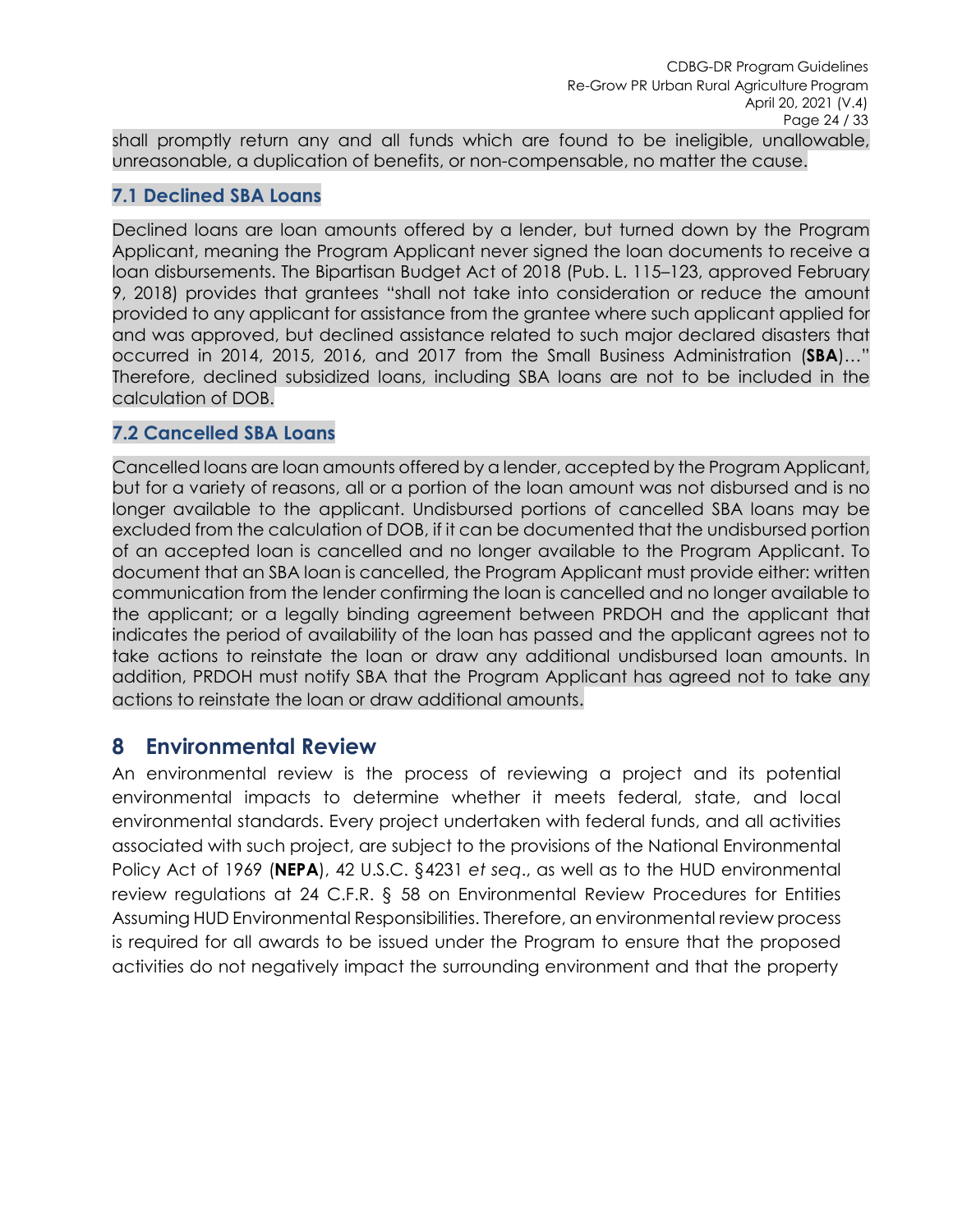itself will not have an adverse environmental or health effect on end users. Specifically, 24 C.F.R. § 58.22 prohibits the commitment or spending of federal or non-federal funds on any activity that could have an adverse environmental impact or limit the choice of reasonable alternatives prior to completion of an environmental review. Environmental clearance must be obtained for each project prior to the commitment of federal or nonfederal funds. A violation of this requirement may jeopardize federal funding for the Program and disallow all costs that were incurred before completion of the environmental review.

All Program awards must have documentation that they comply with NEPA and other environmental requirements. Therefore, all projects shall have an Environmental Review Record (**ERR**), as required by NEPA and related laws. The ERR for the projects shall set forth: (a) the existence of negative impacts on a site; (b) the means to mitigate negative impacts; (c) alternatives to the project (if needed); and (d) the rejection of the proposed activities if all other options fail and it becomes the most prudent action totake.

# <span id="page-24-0"></span>**Environmental Level of Review**

To conduct the appropriate level of environmental review, the Re-Grow Program will determine the environmental classification of the project. The term "project" may be defined as an activity or group of activities geographically, functionally, or integrally related, regardless of funding source, to be undertaken by the Program in whole or in part to accomplish a specific objective. There are two major classifications of environmental review for projects in the Re-Grow Program:

- Exempt Activities [24 C.F.R. § 58.34(a)(10)]: Those activities which are highly unlikely to have any direct impact on the environment.
- Categorically Excluded Activities (24 C.F.R. § 58.35): Those activities that may have an impact to the environment, but not to the extent that an Environmental Assessment under NEPA or Environmental Impact Statement is required. There are two types of Categorically Excluded Activities, as follows:
	- Categorically Excluded Not Subject to 24 C.F.R. § 58.5: Includes those activities included under 24 C.F.R. § 58.35 (b) and require environmental checks for the items listed at 24 C.F.R. § 58.6. For activities under this classification, no public notice or request for release of funds is required to use grant funds.
	- Categorically Excluded Subject to 24 C.F.R. § 58.5: Refers to those activities included under 24 C.F.R. § 58.35 (a) and require environmental checks for the items listed at 24 C.F.R. § 58.5 and 24 C.F.R. § 58.6. If any environmental items are identified as potentially impacting (such as floodplains), a Request for Release of Funds (including publication of Notice of Intent) isrequired.

The level of environmental review for the Re-Grow Program will be determined on a case by case basis, considering the particularities of each project presented by the Applicants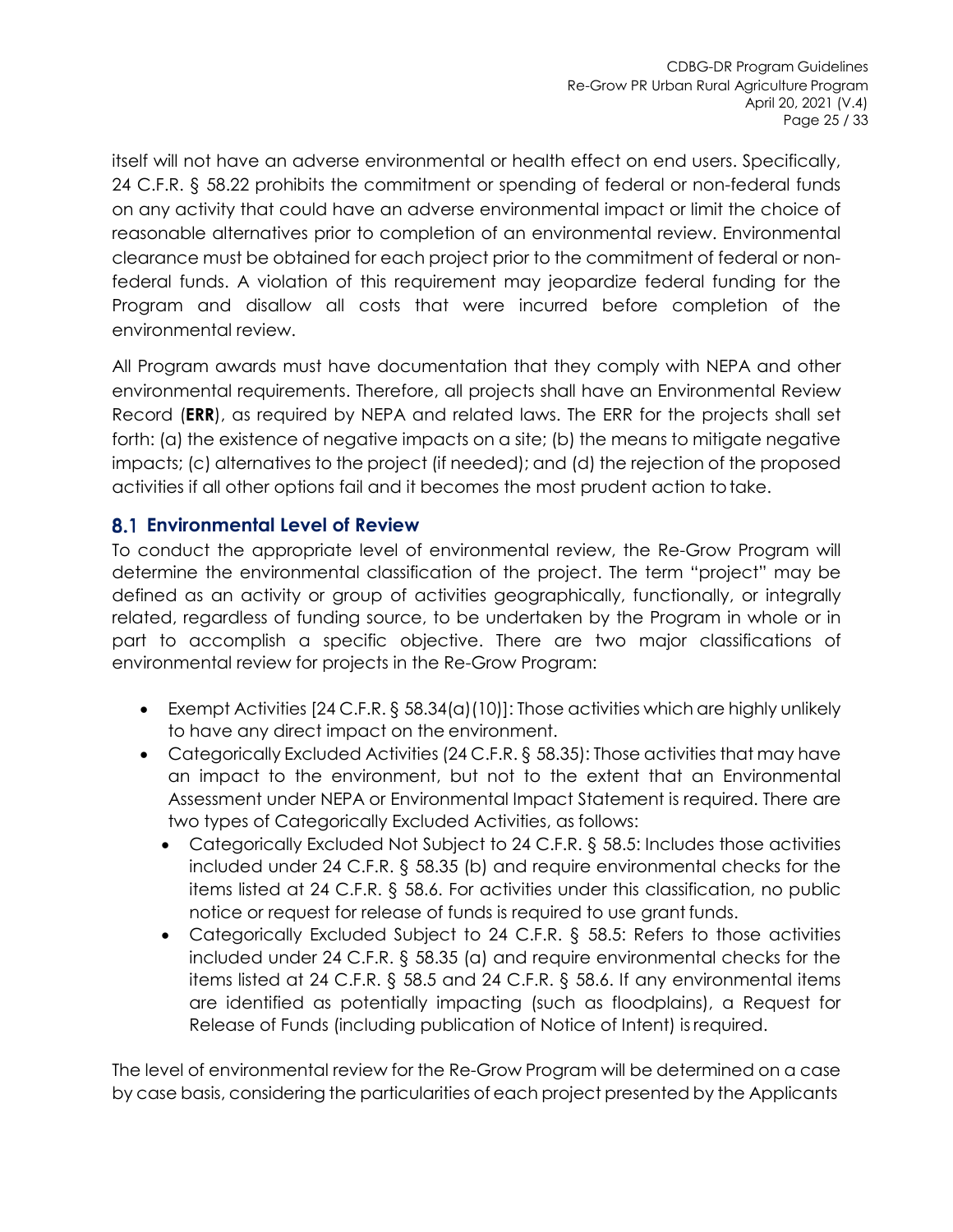and how they conform to the requirements of exempt and categorically excluded activities as listed above. This will include considerations whether or what type of activities are included, if any, among other factors. Environmental clearance must be obtained for each project prior to the commitment of federal or non-federal funds.

# <span id="page-25-0"></span>**9 Monitoring**

HUD requires PRDOH, as the Grantee, to monitor progress of all Subrecipients and Partners to ensure compliance with applicable Federal Requirements and to determine if performance expectations are being achieved. Monitoring is not limited to a one-time event but is rather an ongoing process that assesses the quality of CDBG-DR funded program performance over the life of the Subrecipient Agreement and involves continuous communication and evaluation. To meet this requirement, Subrecipients will provide PRDOH a Monthly Progress Report on the implementation of the Program on a monthly basis.

Subrecipients will report to PRDOH as stipulated in each CDBG-DR Agreement. All information reported will be available, as part of PRDOH's Quarterly Performance Reports (**QPRs**) in English and Spanish on the CDBG-DR website at [https://www.cdbg](https://www.cdbg-dr.pr.gov/en/reports/)[dr.pr.gov/en/reports/](https://www.cdbg-dr.pr.gov/en/reports/) and [https://www.cdbg-dr.pr.gov/reportes/.](https://www.cdbg-dr.pr.gov/reportes/)

# <span id="page-25-1"></span>**10 Program-Based Reconsideration and/or Administrative Review**

Applicants of the Program may contest any determinations or denials based on Program policy. However, an Applicant may not challenge a federal statutory requirement. Applicants have the right to request a Program-based Reconsideration with the Program or request an Administrative Review directly with PRDOH, as stated below. If the Applicant fails to contest a determination within the time allotted, the inaction will be deemed as an acceptance of the determination.

#### <span id="page-25-2"></span>**Program-based Reconsideration Request** 10.1

Applicants who wish to contest a Program determination may file a Program-based Reconsideration Request directly with the Program by submitting a written Request, via electronic or postal mail, within **twenty (20) calendar days** from the date a copy of the notice was filed in the record of the agency. Provided, that if the date on which the copy of the notice is filed in the records of the agency differs from the mailing date (postal or electronic) of said notice, the aforementioned **twenty (20) calendar day-term** shall be calculated from the mailing date (postal or electronic). Notices distributed via electronic communication shall be considered valid. In the event a notification is sent via postal and electronic mail, the notification date will be the one sent beforehand. Program notices will include the electronic and postal information where these will be received, as these may vary.

Applicants who file a Program-based Reconsideration Request are encouraged to provide individual facts or circumstances, as well as supporting documents to justify their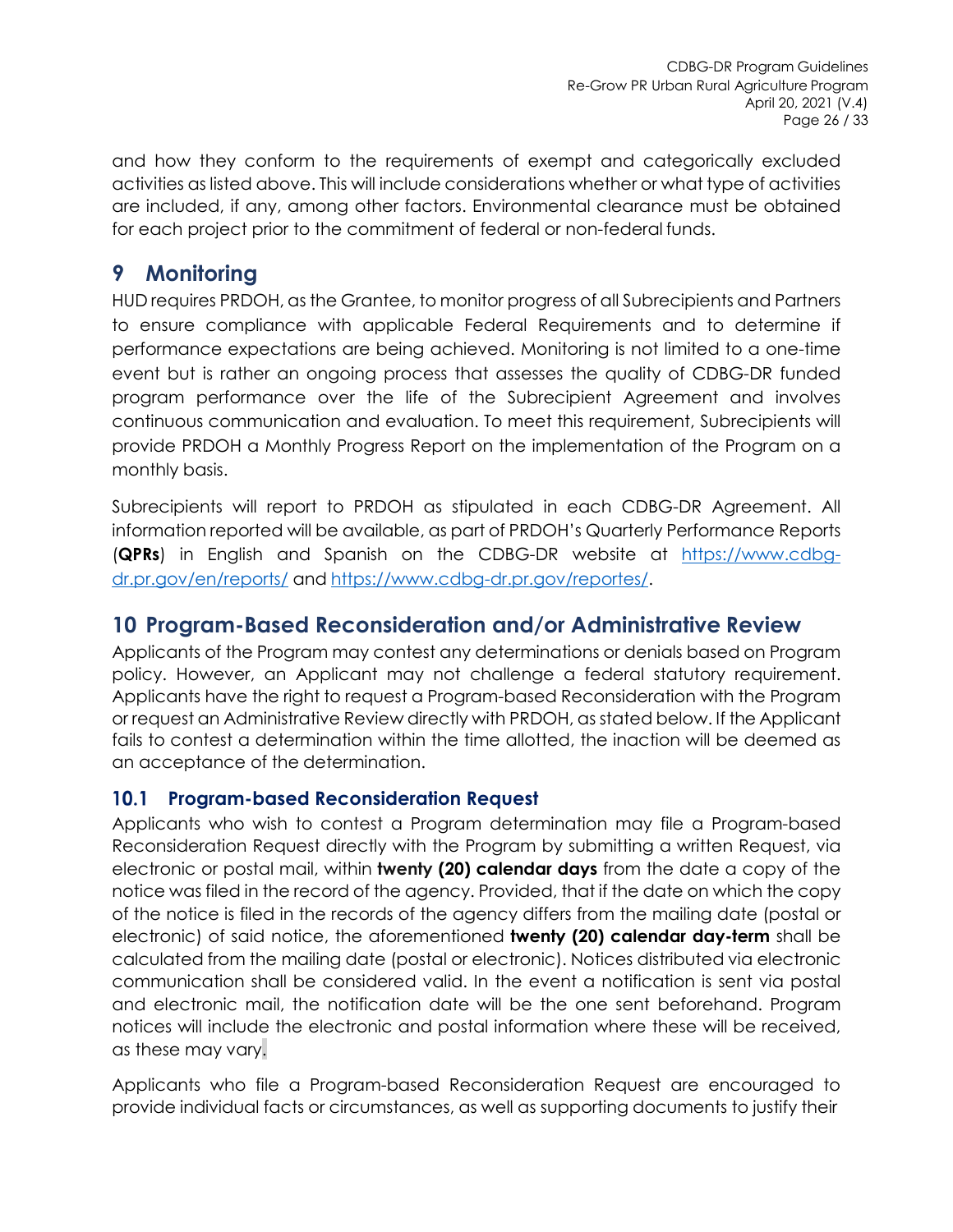petition. In the Reconsideration Request process, the Program will only review facts and information already included in an Applicant's file, unless the Applicant submits new documentation. The Program has the discretion to accept or reject new documentation based upon its relevance to the Program-based Reconsideration Request.

The Program will review and address the Reconsideration Request within **fifteen (15) calendar days** of its receipt. Applicants will be notified of the reconsideration determination via a Reconsideration Request Approved or a Reconsideration Request Denied notification.

Filing a Program-based Reconsideration Request does not substitute, negate, or preclude any legal right that an Applicant has to challenge a determination made by the Program. Therefore, Applicants who believe the initial determination of the Program to be erroneous, may submit, at their discretion, either a Program-based Reconsideration Request or a petition for review of the decision made by the Program by filing an Administrative Review Request at the PRDOH in accordance with Regulation Number 4953, of August 19, 1993, which regulates the Formal Adjudication Process for the PRDOH and its Adjunct Agencies (Regulation 4953[\)17.](#page-26-1)

#### <span id="page-26-0"></span>**10.2 Administrative Review Request**

If an Applicant disagrees with a Program determination, or with the Reconsideration Request Denial determination, said party may file directly to PRDOH, as grantee, an Administrative Review Request in accordance with the aforementioned Regulation 4953. The Applicant must submit such request, in writing, within **twenty (20) calendar days** from the date a copy of the Program determination or a Reconsideration Request Denial determination notice was filed in the record of the agency. Provided, that if the date on which the copy of the notice is filed in the records of the agency differs from themailing date (postal or electronic), the aforementioned **twenty (20) calendar day-term** shall be calculated from the mailing date (postal or electronic). Notices distributed via electronic communication shall be considered valid. In the event a notification is sent via postal and electronic mail, the notification date will be one sent beforehand. Submit request via e-mail to: [LegalCDBG@vivienda.pr.gov;](mailto:LegalCDBG@vivienda.pr.gov) via postal mail to: CDBG-DR Legal Division, P.O. Box 21365, San Juan, PR 00928-1365; or in person at PRDOH's Headquarters at: CDBG-DR Legal Division, 606 Barbosa Avenue, Juan C. Cordero Davila Building, Río Piedras, P.R. 00918.

If the Applicant disagrees with any **final** written determination on an Administrative Review Request notified by PRDOH after completing the Administrative Adjudicative Procedure, said party may file a Judicial Review petition before the Court of Appeals of Puerto Rico within **thirty (30) days** after a copy of the notice has been filed. See Act No.

<span id="page-26-1"></span>[content/uploads/2015/09/4953-Reglamenta-los-procedimientos-de-adjudicacion-formal..pdf](https://www.vivienda.pr.gov/wp-content/uploads/2015/09/4953-Reglamenta-los-procedimientos-de-adjudicacion-formal..pdf) 17 For more details, you can access Regulation 4953 (in Spanish) at: [https://www.vivienda.pr.gov/wp-](https://www.vivienda.pr.gov/wp-content/uploads/2015/09/4953-Reglamenta-los-procedimientos-de-adjudicacion-formal..pdf)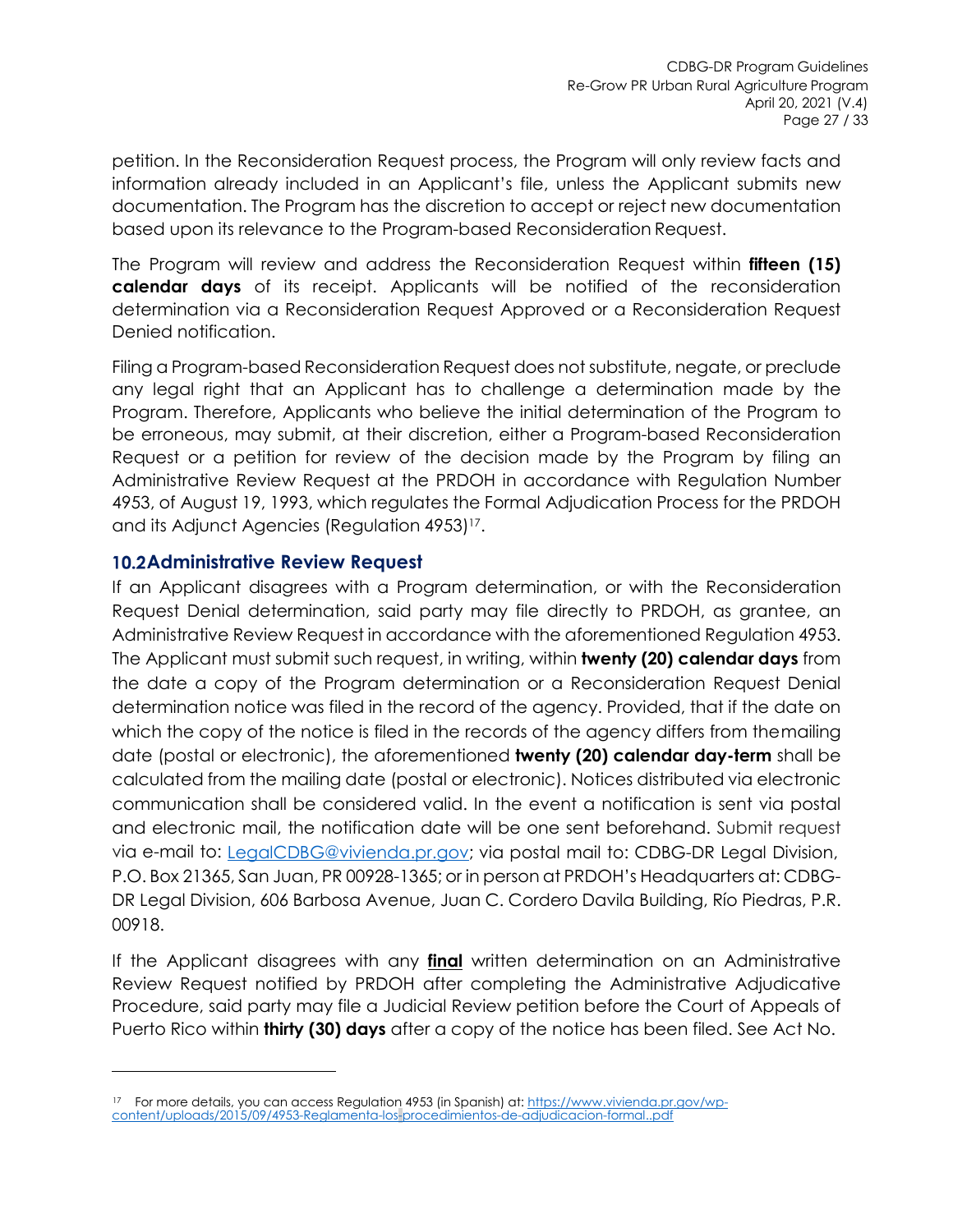201-2003, as amended, known as the Judiciary Act of the Commonwealth of Puerto Rico of 2003, 4 LPRA § 24 *et seq.*, and section 4.2 of Act 38-2017, as amended, known as the Uniform Administrative Procedures Act of the Government of Puerto Rico, 3 LPRA § 9672.

# <span id="page-27-0"></span>**General Provisions**

# <span id="page-27-1"></span>**Program Guidelines Scope**

This document sets fort the policy governing the Program. These program guidelines are intended to aid and provide program activity guidance in Program implementation and closeout and should not be construed as exhaustive instructions. All Program activities must comply with the policies herby stated. In addition, all Program staff must adhere to established program procedures and all federal and state laws and regulations in effect, as applicable, in the execution of Program activities.

However, PRDOH reserves the faculty to authorize, in its sole discretion, the granting of Program benefits to any Applicant, only when exceptional circumstances, not contemplated in these guidelines, justify it. Such faculty will be exercised on a case by case basis in compliance with local, state and federal requirements. PRDOH is in noway obligated to grant the Program benefits in said cases.

# <span id="page-27-2"></span>**Program Guidelines Amendments**

PRDOH reserves the right to modify the policies established in these guidelines if the program guidelines, as written, do not reflect the intended policy or cause procedures to be impracticable, among any other circumstances. If an amended version of these guidelines is approved, the amended version fully supersedes all other previous versions and should be used as the basis for the evaluation of all situations encountered in the implementation and/or continuance of the Program from the date of its issuance, that is, the date that appears on the cover of these guidelines. Each version of the program guidelines will contain a detailed version control log that outlines any substantive amendment, inclusions and/or changes.

# <span id="page-27-3"></span>**Disaster Impacted Areas**

As described in the initial Action Plan, and its amendments, the Government of Puerto Rico will use CDBG-DR funds solely for necessary expenses related to disaster relief, longterm recovery, restoration of housing, infrastructure, and economic revitalization in the impacted and distressed areas in Puerto Rico as identified in disaster declaration numbers DR-4336 and 4339. Through the Federal Register Vol. 83, No. 157 (August 14, 2018), 83 FR 40314, HUD identified that, for Puerto Rico, all components of the Island are considered "most impacted and distressed" areas. Therefore, these guidelines apply to all 78 municipalities of Puerto Rico.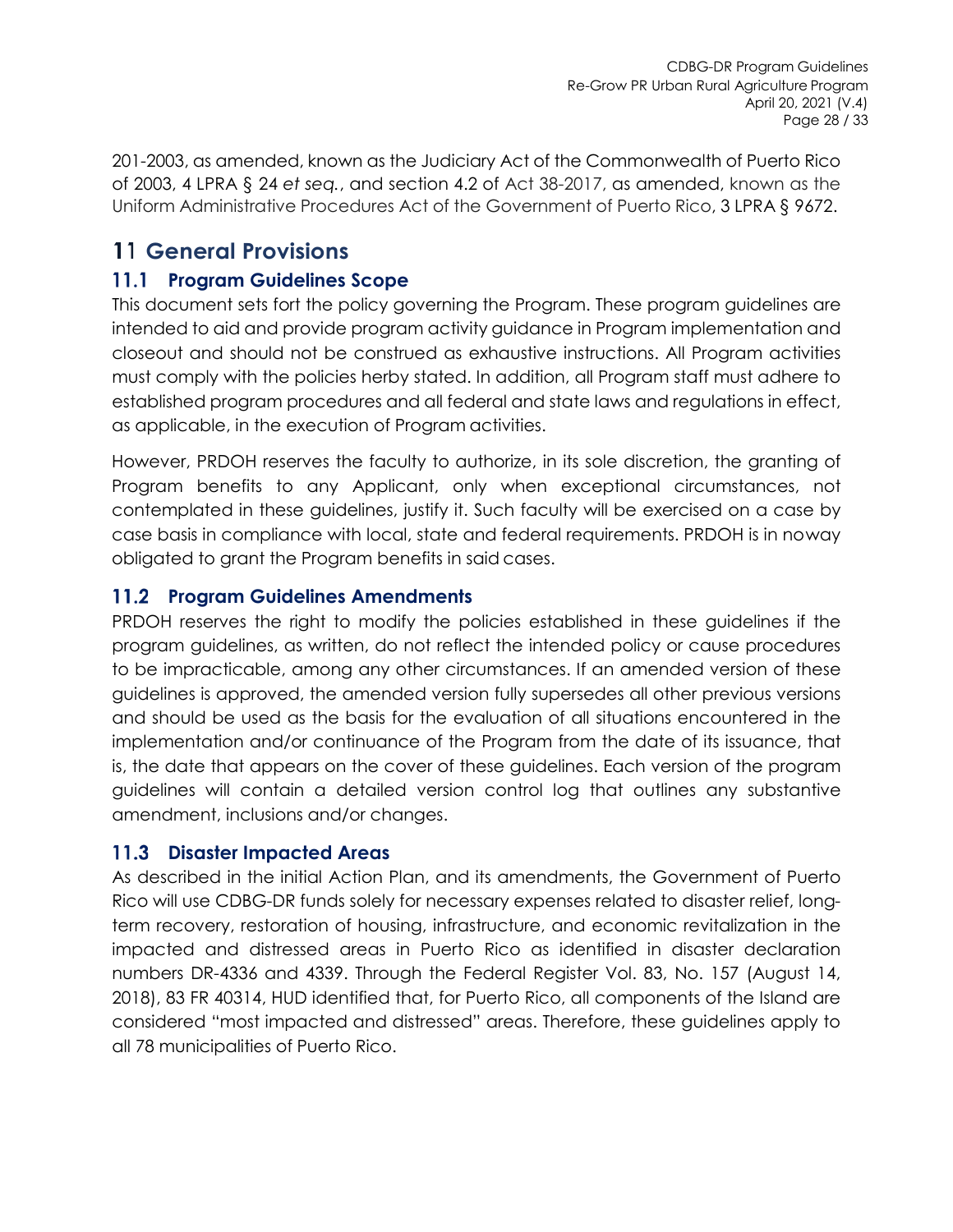# <span id="page-28-0"></span>**Extension of Deadlines**

The Program could extend deadlines on a case-by-case basis. The Program may decline to extend a deadline if such extension will jeopardize the Program's completion schedule or the schedule of an individual construction project. The aforementioned strictly applies to program deadlines or established program terms. Under no circumstance(s) does the faculty to extend deadlines apply to the established terms of time in any applicable federal or state law or regulation, or to the terms of times established in these guidelines to request a Program-based Reconsideration, administrative review and/or judicial review.

# <span id="page-28-1"></span>**Established Periods of Time**

Unless otherwise specified, all established periods of time addressed in this and all CDBG-DR Program Guidelines will be considered calendar days. On this matter, PRDOH, as grantee, will follow Rule 68.1 of the Rules of Civil Procedure of Puerto Rico, 32 LPRA Ap. V, R. 68.1.

# <span id="page-28-2"></span>**Written Notifications**

All determinations made by the Program will be notified in writing. If an applicant believes that any determination was made without being written, the applicant may request that such decision be made in writing and duly substantiated.

# <span id="page-28-3"></span>**Conflict of Interest**

As stated in the Federal Register Vol. 83, No. 28 (February 9, 2018), 83 FR 5844, Federal regulations require that State grantees, in the direct Grant administration and means of carrying out eligible activities, be responsible with program administrative requirements, including those established in 24 C.F.R. §570.489(h) related to conflicts of interest.

Several federal and state conflict of interest laws can govern CDBG-DR assisted activities. Therefore, PRDOH has enacted the Conflict of Interest Policy and Standards of Conduct Policy (**COI Policy**) in conformity with the following applicable federal and state regulations:

- 1. HUD conflict of interest regulations, 24 C.F.R. §570.611 and 24 C.F.R.§85.36;
- 2. The Uniform Administrative Requirements, Cost Principles, and Audit Requirements for Federal Awards, 2 C.F.R. Part 200 at § 200.112 and §200.318 (c)(1);
- 3. Puerto Rico Department of Housing Organic Act, Act 97 of June 10, 1972, as amended, 3 L.P.R.A. § 441 *et seq.*;
- 4. The Anti-Corruption Code for the New Puerto Rico, Act No. 2-2018, as amended; 3 LPRA § 1881 *et seq*.; and
- 5. The Puerto Rico Government Ethics Office Organic Act, Act 1-2012, as amended. 3 LPRA § 1854 *et seq*.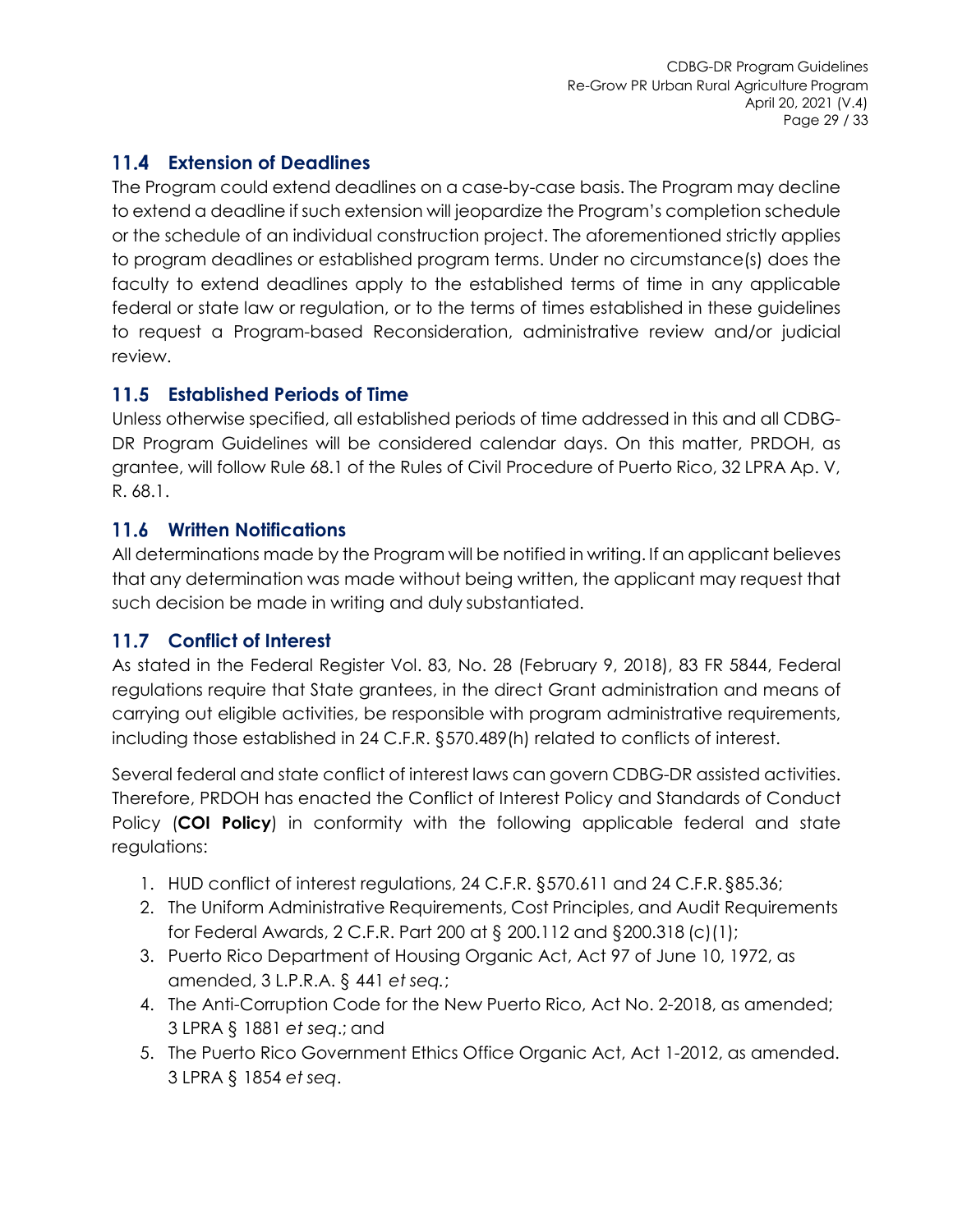The COI Policy outlines PRDOH's responsibility, in its role as grantee, to identify, evaluate, disclose and manage apparent, potential or actual conflicts of interest related to CDBG-DR funded projects, activities and/or operations. Said Policy is intended to serve as guidance for the identification of apparent, potential or actual conflicts of interest in all CDBG-DR assisted activities and/or operations. In accordance with 24 C.F.R. § 570.489, the COI Policy also includes standards of conduct governing employees engaged in the award or administration of contracts.

As defined in the COI Policy, a conflict of interest is a situation in which any person who is a public servant, employee, agent, consultant, officer, or elected official or appointed official of the PRDOH, or of any designated public agencies, or of Subrecipients that are receiving funds under the CDBG-DR Program may obtain a financial or personal interest or benefit that is or could be reasonably incompatible with the public interest, either for themselves, or with those whom they have business, or an organization which employs or is about to employ any of the parties indicated herein, or a member of their family unit during their tenure or for **two (2) years** after.

Such conflicts of interests will not be tolerated by PRDOH. PRDOH, Program officials, their employees, agents and/or designees are subject to state ethic laws and regulations, including, but not limited to the Puerto Rico Government Ethics Act of 2011, Act 1-2012, as amended, in regard to their conduct in the administration, granting of awards and program activities.

According to the aforementioned Act, no public servant shall intervene, either directly or indirectly, in any matter in which they have a conflict of interests that may result in their benefit. No public servant shall intervene, directly or indirectly, in any matter in which any member of their family unit, relative, partner or housemate has a conflict of interest that may result in benefit for any of the abovementioned. In the case that any of the abovementioned relationships has ended during the two (2) years preceding the appointment of the public servant, they shall not intervene, either directly or indirectly, in any matter related to them until **two (2) years** have elapsed after their appointment. This prohibition shall remain in effect insofar the beneficial ties with the public servant exist. Once the beneficial ties end, the public servant shall not intervene, either directly or indirectly, in such matter until **two (2) years** have elapsed.

The above conflict of interest statement does not necessarily preclude PRDOH Program officials, their employees, agents and/or designees from receiving assistance from the Program. On a case by case basis, PRDOH Program officials, their employees, agents and/or designees may still be eligible to apply and to receive assistance from the Program if the applicant meets all Program eligibility criteria as stated in this guideline. PRDOH Program officials, their employees, agents and/or designees should disclose their relationship with PRDOH at the time of their application.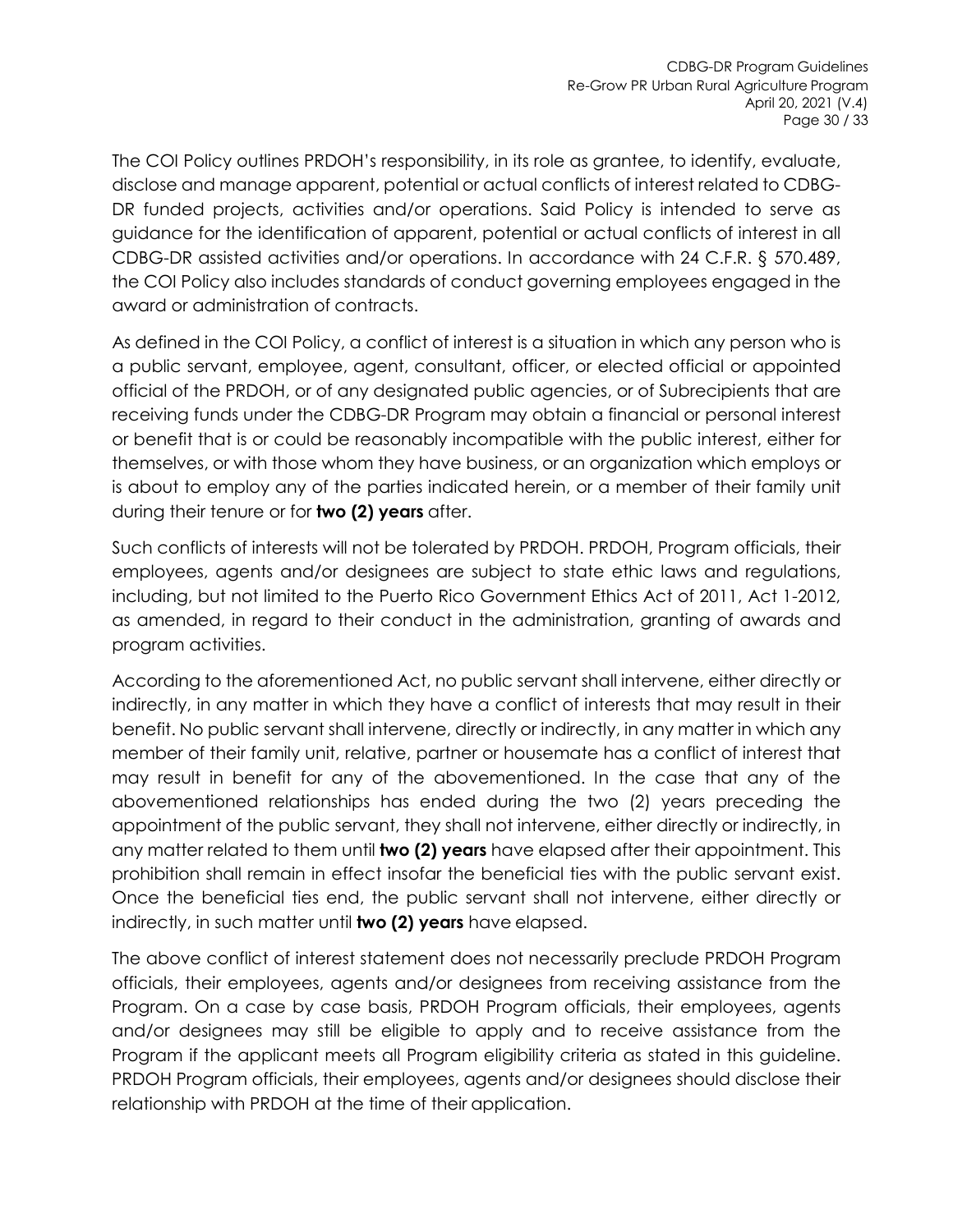The COI Policy, and all CDBGDR-Program policies, are available at [https://cdbg](https://cdbg-dr.pr.gov/en/resources/policies/)[dr.pr.gov/en/resources/policies/ \(](https://cdbg-dr.pr.gov/en/resources/policies/)English) and<https://cdbg-dr.pr.gov/recursos/politicas/> (Spanish). The COI Policy may be directly accessed at [https://www.cdbg](https://www.cdbg-dr.pr.gov/en/download/conflict-of-interest-and-standards-of-conduct-policy/)[dr.pr.gov/en/download/conflict-of-interest-and-standards-of-conduct-policy/](https://www.cdbg-dr.pr.gov/en/download/conflict-of-interest-and-standards-of-conduct-policy/) (English) and [https://www.cdbg-dr.pr.gov/download/politica-de-conflictos-de-interes-y](https://www.cdbg-dr.pr.gov/download/politica-de-conflictos-de-interes-y-estandares-de-conducta/)[estandares-de-conducta/](https://www.cdbg-dr.pr.gov/download/politica-de-conflictos-de-interes-y-estandares-de-conducta/) (Spanish).

# <span id="page-30-0"></span>**Citizen Participation**

Throughout the duration of the grant, all citizen comments on PRDOH's published Action Plan, any substantial amendments to the Action Plan, performance reports and/or other issues related to the general administration of CDBG-DR funds, including all programs funded by this grant, are welcomed.

Citizen comments may be submitted through any of the following means:

- **Via phone:** 1-833-234-CDBG or 1-833-234-2324 (TTY: 787-522-5950) Attention hours Monday through Friday from 8:00am-5:00pm
- **Via email at**: [infoCDBG@vivienda.pr.gov](mailto:infoCDBG@vivienda.pr.gov)
- **Online at**: [www.cdbg-dr.pr.gov,](http://www.cdbg-dr.pr.gov/) via the Contact Form available in the "Citizen Participation" – Contact Section of the website
- **In writing at**: Puerto Rico CDBG-DRProgram P.O. Box 21365 San Juan, PR 00928-1365

The Citizen Participation Plan and all CDBG-DR Program policies, are available at <https://www.cdbg-dr.pr.gov/en/resources/policies/> (English) and [https://www.cdbg](https://www.cdbg-dr.pr.gov/recursos/politicas/)[dr.pr.gov/recursos/politicas/](https://www.cdbg-dr.pr.gov/recursos/politicas/) (Spanish). The Citizen Participation Plan may be directly accessed at <https://www.cdbg-dr.pr.gov/en/citizen-participation/> (English) and <https://www.cdbg-dr.pr.gov/participacion-ciudadana/> (Spanish).

# <span id="page-30-1"></span>**Citizen Complaints**

As part of addressing Puerto Rico's long-term recovery needs, citizen complaints on any issues related to the general administration of CDBG-DR funds are welcome throughout the duration of the grant. It is PRDOH's responsibility, as grantee, to ensure that all complaints are dealt with promptly and consistently and at a minimum, to provide a timely, substantive written response to every **written** complaint within **fifteen (15) business days**, where practicable, as a CDBG grant recipient. See 24 C.F.R. § 570.486(a)(7).

Citizens who wish to submit formal complaints related to CDBG-DR funded activities may do so through any of the following means: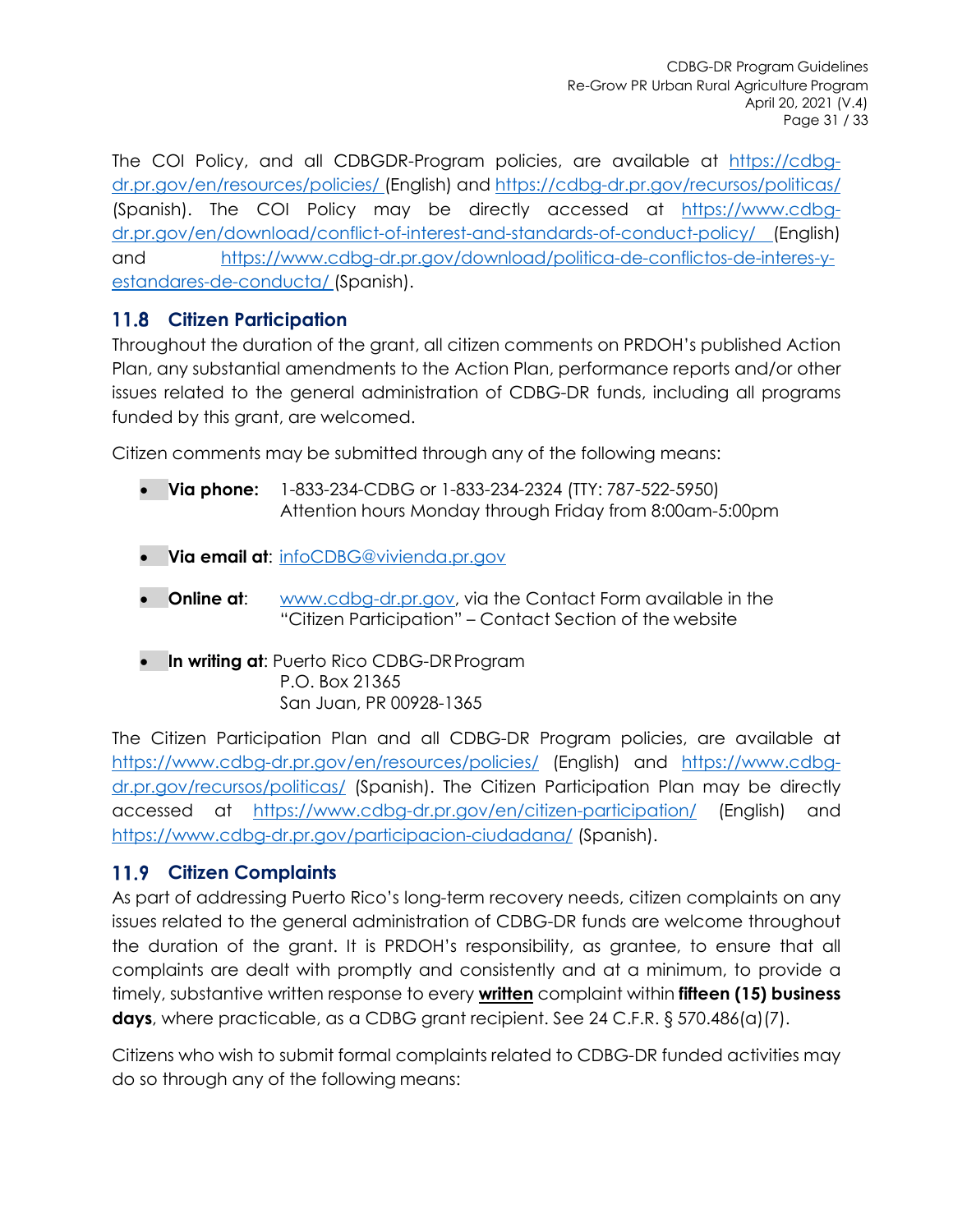**Via email at:** [LegalCDBG@vivienda.pr.gov](mailto:LegalCDBG@vivienda.pr.gov) • **Online at:** <https://cdbg-dr.pr.gov/en/complaints/> (English) <https://cdbg-dr.pr.gov/quejas/> (Spanish) • **In writing at:** Puerto Rico CDBG-DR Program/CDBG-MIT Program Attn: CDBG-DR/MIT Legal Division P.O. Box 21365 San Juan, PR 00928-1365

Although formal complaints are required to be submitted in writing, complaints may also be received verbally and by other means necessary, as applicable, when PRDOH determines that the citizen's particular circumstances do not allow the complainant to submit a written complaint. However, in these instances, PRDOH shall convert these complaints into written form. These alternate methods include, but are not limitedto:

- Via telephone\*: 1-833-234-CDBG or 1-833-234-2324 (TTY: 787-522-5950)
- In-person at\*: PRDOH Headquarters Office or Program-Specific Intake **Centers**

\*Attention hours: Monday – Friday from 8:00 a.m. to 5:00 p.m.<sup>18</sup>

The Citizen Complaints Policy and all CDBG-DR Program policies are posted at <https://www.cdbg-dr.pr.gov/en/resources/policies/general-policies/> (English) and <https://www.cdbg-dr.pr.gov/recursos/politicas/politicas-generales/> (Spanish). The Citizen Complaints Policy may be directly accessed at [https://www.cdbg](https://www.cdbg-dr.pr.gov/en/download/citizen-complaints-policy/)[dr.pr.gov/en/download/citizen-complaints-policy/](https://www.cdbg-dr.pr.gov/en/download/citizen-complaints-policy/) (English) and [https://www.cdbg](https://www.cdbg-dr.pr.gov/download/politica-sobre-presentacion-de-quejas/)[dr.pr.gov/download/politica-sobre-presentacion-de-quejas/](https://www.cdbg-dr.pr.gov/download/politica-sobre-presentacion-de-quejas/) (Spanish).

#### <span id="page-31-0"></span>**Anti-Fraud, Waste, Abuse or Mismanagement**

PRDOH, as grantee, is committed to the responsible management of CDBG-DR fundsby being a good advocate of the resources while maintaining a comprehensive policy for preventing, detecting, reporting and rectifying fraud, waste, abuse, or mismanagement.

Pursuant to 83 FR 40314, PRDOH implements adequate measures to detect and prevent fraud, waste, abuse, or mismanagement in all programs administered with CDBG-DR funds as well as encourages any individual who is aware or suspects any kind of conduct or activity that may be considered an act of fraud, waste, abuse, or mismanagement, regarding the CDBG-DR Program, to report such acts to the CDBG-DR Internal Audit Office, directly to the Office of Inspector General (**OIG**) at HUD, or any local or federal law enforcement agency.

<span id="page-31-1"></span><sup>18</sup> Hours may vary due to COVID-19. PRDOH recommends calling ahead prior to arrival to corroborate.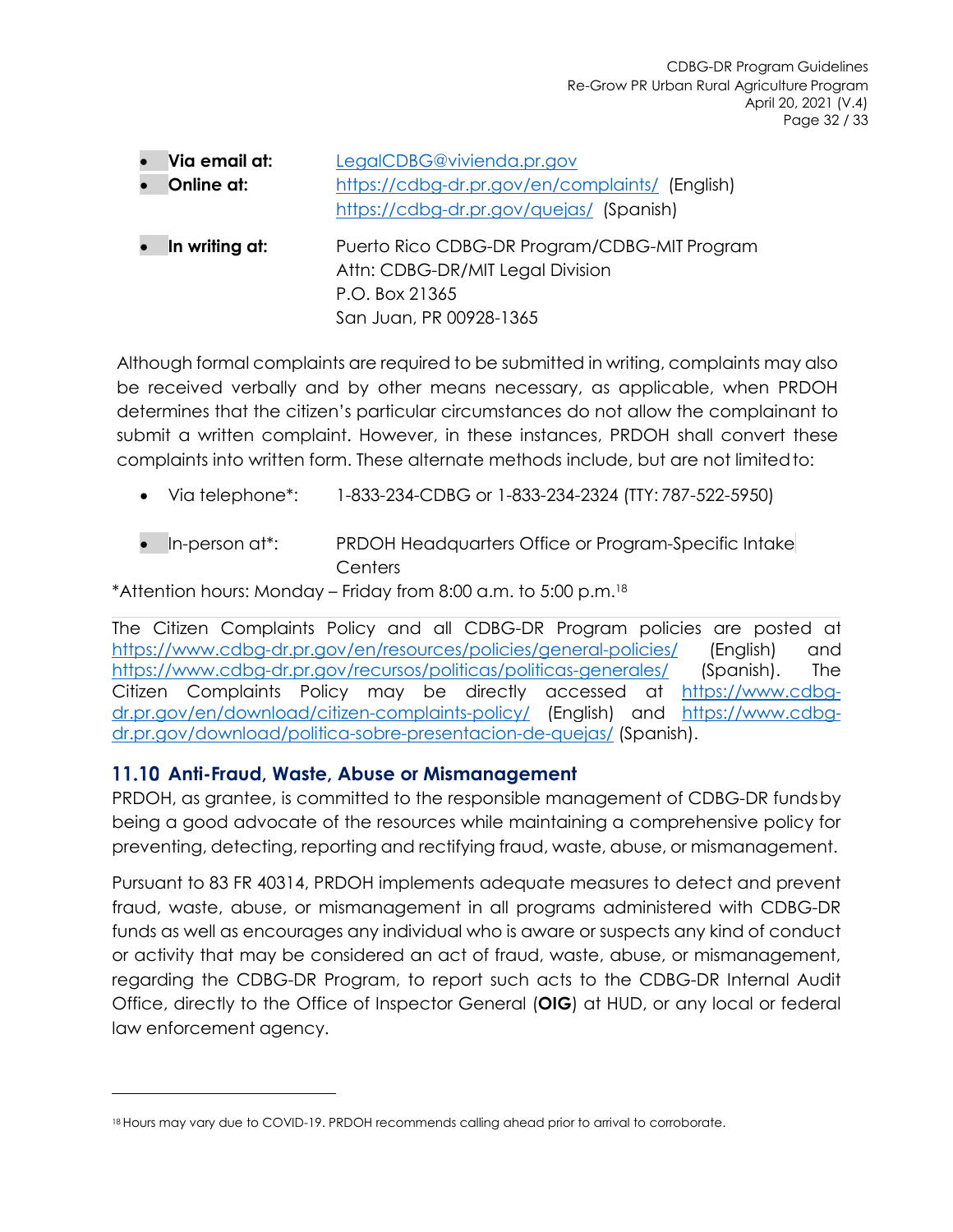The Anti-Fraud, Waste, Abuse, or Mismanagement Policy (**AFWAM Policy**) is established to prevent, detect and report any acts, or suspected acts, of fraud, waste, abuse, or mismanagement of CDBG-DR funds. This Policy applies to any allegations or irregularities, either known or suspected, that could be considered acts of fraud, waste, abuse, or mismanagement, involving any citizen, previous, current or potential applicant, beneficiary, consultant, contractor, employee, partner, provider, subrecipient, supplier, and/or vendor under the CDGB-DR Program.

| REPORT FRAUD, WASTE, ABUSE, OR MISMANAGEMENT DIRECTLY WITH CDBG-DR |                                                                                                                                                                                                               |
|--------------------------------------------------------------------|---------------------------------------------------------------------------------------------------------------------------------------------------------------------------------------------------------------|
| <b>CDBG-DR Hotline</b>                                             | 787-274-2135 (English/Spanish/TTY)                                                                                                                                                                            |
| Postal Mail                                                        | Puerto Rico Department of Housing<br><b>CDBG-DR Internal Audit Office</b><br>P.O. BOX 21355<br>San Juan, PR 00928-1355                                                                                        |
| Email                                                              | hotlineCDBG@vivienda.pr.gov                                                                                                                                                                                   |
| Online                                                             | www.cdbg-dr.pr.gov<br>https://cdbg-dr.pr.gov/app/cdbgdrpublic/Fraud                                                                                                                                           |
| In person                                                          | Request a meeting with the Deputy Audit Director of the<br>CDBG-DR Internal Audit Office located at PRDOH's<br>Headquarters at 606 Barbosa Avenue, Building Juan C.<br>Cordero Davila, Río Piedras, PR 00918. |

| REPORT FRAUD, WASTE, ABUSE, OR MISMANAGEMENT DIRECTLY WITH HUD OIG |                                                      |
|--------------------------------------------------------------------|------------------------------------------------------|
| <b>HUD OIG Hotline</b>                                             | 1-800-347-3735 (Toll-Free)<br>787-766-5868 (Spanish) |
|                                                                    |                                                      |
| Postal Mail                                                        | HUD Office of Inspector General (OIG) Hotline        |
|                                                                    | 451 7th Street SW                                    |
|                                                                    | Washington, D.C. 20410                               |
| Email                                                              | HOTLINE@hudoig.gov                                   |
| Online                                                             | https://www.hudoig.gov/hotline                       |

The AFWAM Policy, and all CDBG-DR Program policies, are available in English and Spanish on the PRDOH website at<https://www.cdbg-dr.pr.gov/en/resources/policies/> and [https://www.cdbg-dr.pr.gov/recursos/politicas/.](https://www.cdbg-dr.pr.gov/recursos/politicas/) The AFWAM Policy can be directly accessed at <https://www.cdbg-dr.pr.gov/en/download/afwam-policy/> (English) and [https://www.cdbg-dr.pr.gov/download/politica-afwam/ \(](https://www.cdbg-dr.pr.gov/download/politica-afwam/)Spanish).

# <span id="page-32-0"></span>**Related Laws and Regulations**

These guidelines make reference as to how the provisions of certain laws apply to the Program. However, other related laws may exist which are not included in these